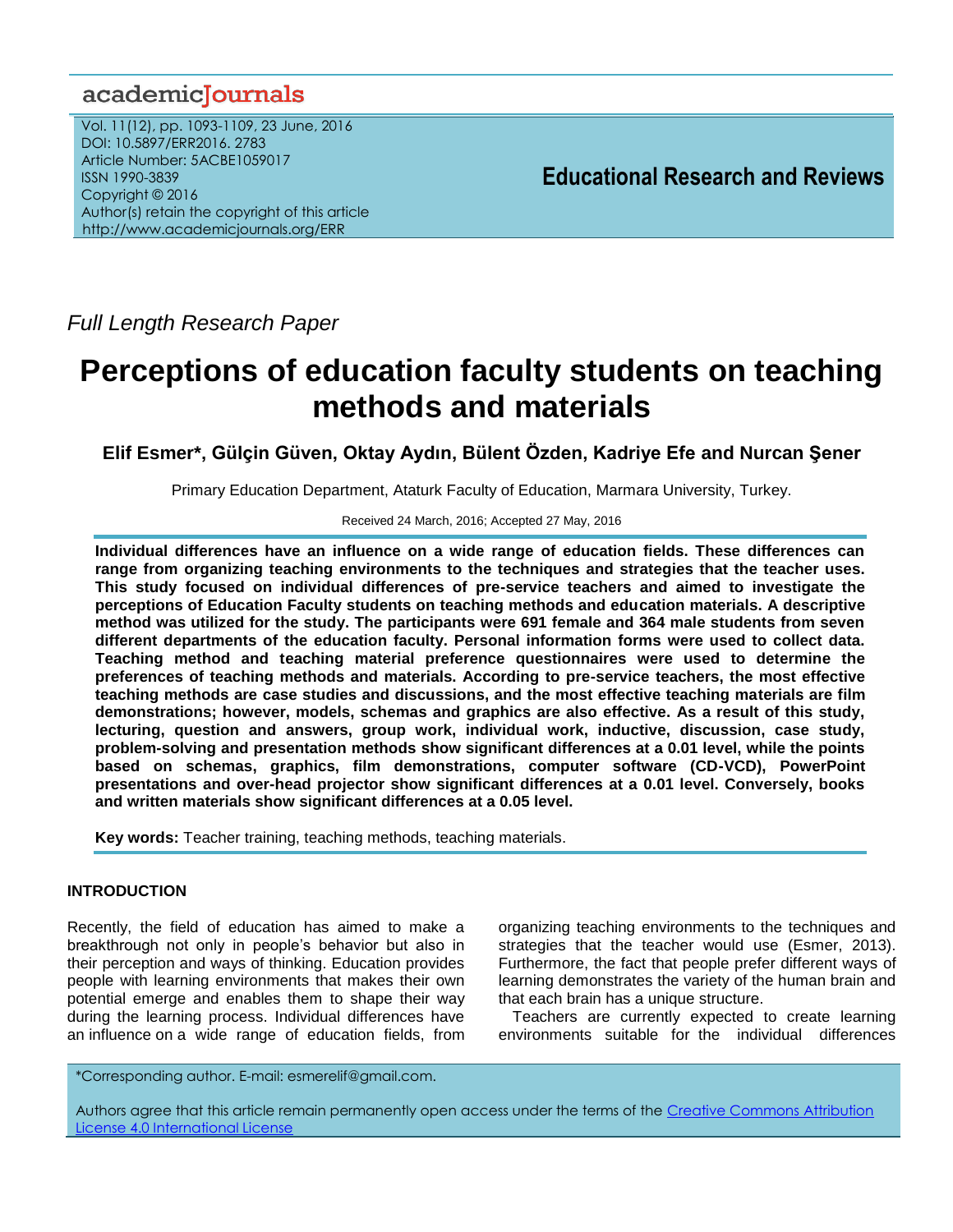mentioned above. This competency, which is expected from the teachers in Turkey, is mentioned under the ―Personal and Professional Values‖ section (regardless of the subject area) in the publication, *General Competencies of Teaching Profession*, prepared by the Ministry of Education (2004). It is especially stated no matter what department the teacher is- under the name of "Individual and Professional Values" (MEB, 2008).

Teachers are a key component in the education system. At this point, their expectations and beliefs have an impact on students' behaviors and, accordingly, on concentration, attitudes and success (Ekici, 2006). When the teacher explores the differences in their own preferences and ways of thinking, it raises awareness of the learning preferences of students. On the other hand, pre-service teacher-education processes aim at enabling teacher candidates to attend to these processes with the skills of a good teacher (Erdem, 2008). In other words, to train qualified teachers, it is highly important to actively include pre-service teachers in teaching processes.

In order for the pre-service teachers to actively participate in teaching processes, proper learning environments should be provided. To achieve this, it should be considered that pre-service teachers may prefer different learning methods and materials. However, studies on learning styles (the individual's preference as to how she/he would learn the information; Zhang & Sternberg, 2006), cognitive styles (the way individuals acquire, process, remember and utilize the information; Kagan and Messick, 1976) and thinking styles (the way individuals prefer to achieve a given task; Sternberg, 2009) have supported this view. In other words, many studies conducted with pre-service teachers have shown that their styles vary and this difference is observed according to gender (Sternberg, 1997; Zhang and Sachs, 1997; Zhang, 2004; Wu and Zhang, 1999; Cilliers and Sternberg, 2001; Buluş, 2005; Dinçer and Saracaloğlu, 2011; Esmer, 2013), academic discipline (Zhang and Sach, 1997; Mert, 2003; Sünbül, 2004; Buluş, 2005; Emir, 2011; Esmer, 2013) and grade level (Zhang and Sachs, 1997; Buluş, 2006; Dinçer, 2009; Dinçer and Saracaloğlu, 2011).

When style is regarded as the way individuals process information and achieve tasks (Zhang and Sternberg, 2005, 2006), it is considered as being associated with individual differences. Each individual has a unique reasoning. For instance, when reading a book, the individual's mind is full of impressions about it. While summarizing the book, the person reasons and transfers the information; as a result, we have some ideas about the book and the person's reasoning (Allport, 1937). At this point, reasoning is the result of processing the information. However, the fact that individuals prefer methods of carrying out the task shows that they have different mental processes and ways of thinking, learning, problem-solving and decision-making (Esmer, 2013). It is assumed that, in order to train qualified teachers, these differences should also be taken into account in the preferences of teaching methods and education materials within teacher training programs. Consequently, the aim of the present study is to investigate the preferences of pre-service teachers on teaching methods and materials, and to answer these questions: (1) What are the preferences of pre-service teachers on teaching methods and education materials suitable for their own learning? (2) Do pre-service teachers' preferences of teaching methods and education materials differ according to their departments, grade level and gender?

It is thought that this will contribute to the organization of pre-service education settings and therefore to the enhancement of functionality in education.

# **METHODS**

#### **Research model**

Since the present study aims to investigate perceptions of education faculty students on teaching methods and materials in terms of its conformity with their own learning, a descriptive method was utilized.

#### **Sample of the study**

In the present study, 691 female, 364 male students and 2 students who did not specify their gender were chosen randomly (total sample size of 1057) from freshman, sophomore and junior years in seven different departments, including primary school, science, mathematics, religion culture and moral education, foreign language, social sciences and music teaching.

#### **Research instruments**

The research data consisted of personal information forms and Likert-type questionnaires in order to determine the preferences of teaching methods and materials.

# *Personal information form*

The personal information forms included three questions to identify the department, grade level and gender of the participants.

#### *Teaching methods preference questionnaires*

A 5-point Likert-type questionnaire  $(1 =$  absolutely inappropriate to 5 = absolutely appropriate), consisting of eight items, was utilized for determining the preferences for education faculty students towards teaching methods.

#### *Teaching materials preference questionnaires*

A 5-point Likert-type questionnaire (1 = absolutely inappropriate to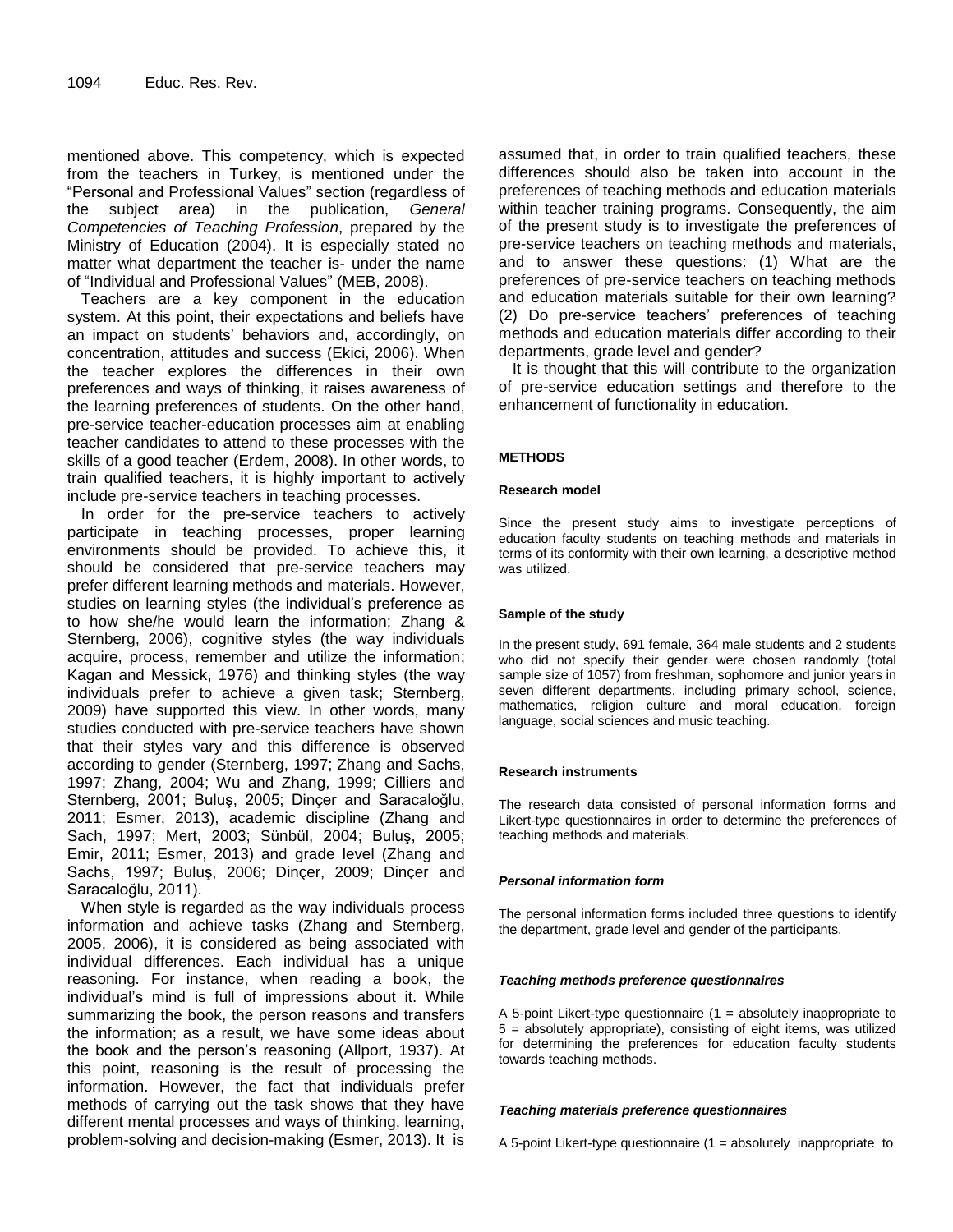| S/N |                                    | <b>Skewness</b> | <b>Kurtosis</b> |
|-----|------------------------------------|-----------------|-----------------|
| 1.  | Lecturing                          | $-.207$         | $-.578$         |
| 2.  | Question-Answer                    | $-.715$         | .431            |
| 3.  | Group Work                         | $-.393$         | $-.386$         |
| 4.  | Individual Work                    | $-.739$         | .117            |
| 5.  | Deductive Method                   | $-.256$         | $-.374$         |
| 6.  | <b>Inductive Method</b>            | $-.401$         | $-.361$         |
| 7.  | Brainstorming                      | $-0.686$        | .039            |
| 8.  | Discussion                         | $-.881$         | .182            |
| 9.  | Case Study                         | $-1.257$        | 1.750           |
| 10. | Project Method                     | $-.574$         | $-.301$         |
| 11. | Problem-Solving                    | $-.833$         | .416            |
| 12. | Presentation                       | $-.453$         | $-.605$         |
| 13. | Drama-Role Play                    | $-.708$         | $-.205$         |
| 14. | Demonstration                      | $-.746$         | $-.064$         |
| 15. | Cooperative Learning               | $-.540$         | $-.289$         |
| 16. | Research Method                    | $-1.030$        | .609            |
| 17. | <b>Books and Written Materials</b> | $-.466$         | $-.617$         |
| 18. | Illustrations                      | $-.989$         | 1.085           |
| 19. | Schemas and Graphics               | $-.796$         | .352            |
| 20. | <b>Models</b>                      | $-.715$         | .224            |
| 21. | Film demonstrations                | $-1.191$        | 1.353           |
| 22. | Computer Software-CD-VCD           | $-.519$         | $-.433$         |
| 23. | PowerPoint                         | $-.453$         | $-.558$         |
| 24. | Over-head Projector                | $-.310$         | $-.675$         |

**Table 1.** Findings of normal distribution.

5 = absolutely appropriate), consisting of eight items, was utilized for determining the preferences of education faculty students towards teaching materials.

#### **Data collection and analysis**

Using the personal information form, teaching method preference and teaching material preference questionnaires was developed by researchers, the study was conducted with 1057 education faculty students. In the process of questionnaire development, the opinions of 12 experts in the educational sciences field were taken. In order to determine the clarity of the questions, a pilot study was conducted with ten pre-service teachers and necessary adjustments were made according to their opinions.

A normality test was first conducted for data analysis; and skewness and kurtosis values of data were calculated. According to Tabachnick and Fidell (2013), the acceptable range of skewness and kurtosis values for normal distribution of data is between +1.5 and −1.5, while according to George and Mallert (2010), it is between +2 and −2. Therefore, it can be accepted that data collected for the study show normal distribution as seen Table 1.

Descriptive statistics techniques were utilized for analyzing the data and independent samples t-tests were used for analyzing the differences of teaching method and material preference according to gender. One-way ANOVA was used to investigate the differences of teaching method and material preference in terms of grade level and department.

#### **FINDINGS**

Tables 2 and 3 indicate the evaluations of education faculty students from different departments on teaching method and materials suitable for their own learning.

As a result, case study  $(x = 4.31)$  and discussion method  $(x = 4.02)$  were regarded as the most effective methods by pre-service teachers. However, group work, deductive and lecturing methods were considered as the least effective methods.

Tables 4 and 5 indicate the evaluations of education faculty students from different departments on teaching methods and materials suitable for their own learning. As a result, film demonstrations ( $x = 4.31$ ) was regarded as the most effective material, followed by models,  $(x =$ 4.04), schemas and graphics  $(x = 4.01)$  and illustrations  $(x = 4.00)$ . Over-head projector  $(x = 3.35)$ , books and written materials  $(x = 3.53)$ , PowerPoint demonstration  $(x + 1)$  $= 3.64$ ) and computer software (x  $= 3.83$ ) had values below 4 points and were found to be less effective materials.

Table 6 indicates differences in perceptions of students on teaching methods suitable for their own learning in terms of their department. As a result, lecturing, question-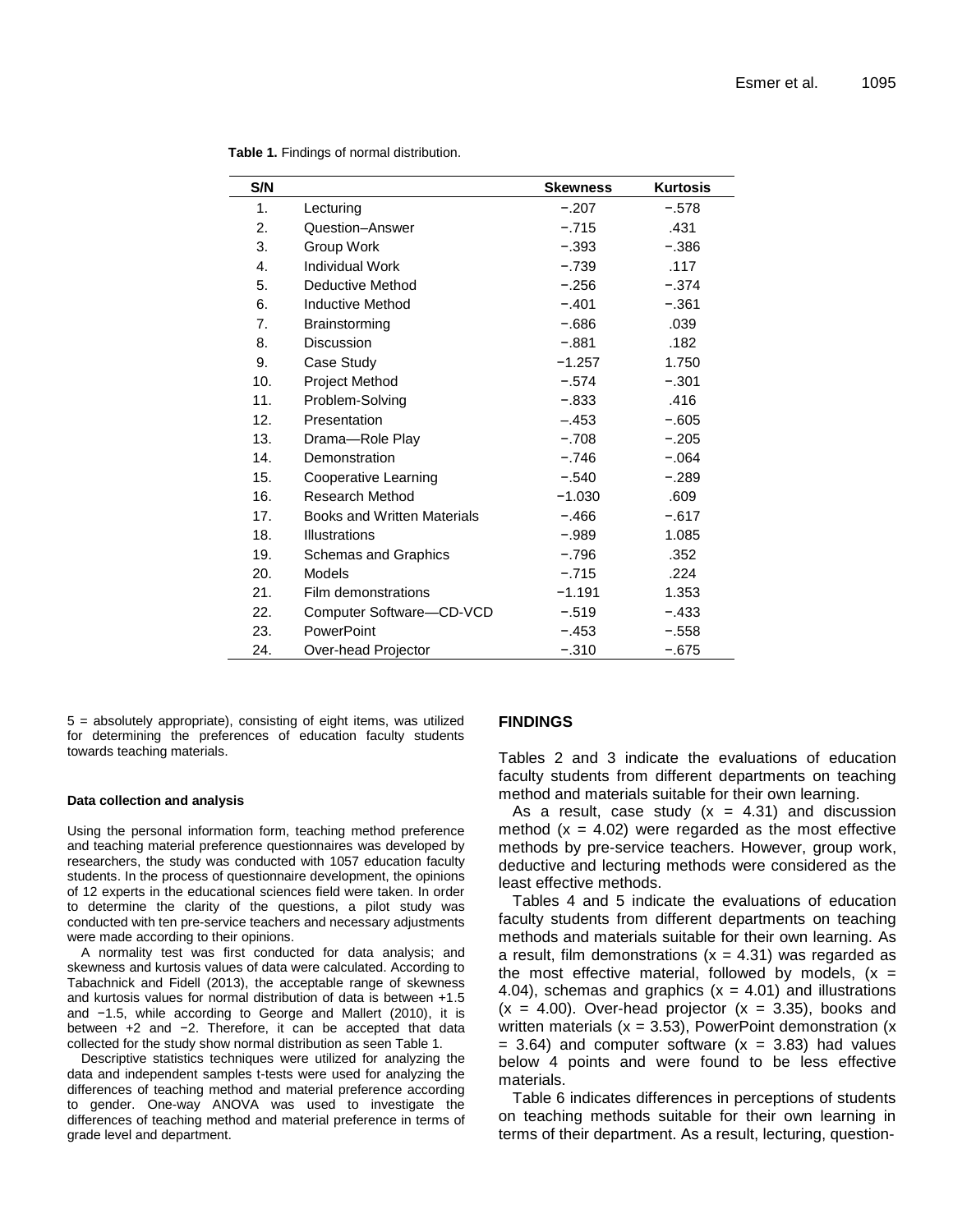| <b>Teaching method and techniques</b> | n    | <b>Min</b> | <b>Max</b> | X    | SS    |
|---------------------------------------|------|------------|------------|------|-------|
| Case Study                            | 1054 |            | 5          | 4.31 | 0.822 |
| Discussion                            | 1055 |            | 5          | 4.02 | 0.989 |
| Research Method                       | 1054 |            | 5          | 3.97 | 1.067 |
| Problem-Solving                       | 1055 |            | 5          | 3.91 | 0.987 |
| Demonstration                         | 1055 |            | 5          | 3.90 | 1.052 |
| Brainstorming                         | 1055 |            | 5          | 3.88 | 0.99  |
| Drama-Role Play                       | 1055 |            | 5          | 3.83 | 1.097 |
| Individual Work                       | 1055 |            | 5          | 3.82 | 1.012 |
| Question-Answer                       | 1055 |            | 5          | 3.70 | 0.951 |
| <b>Project Method</b>                 | 1055 |            | 5          | 3.69 | 1.102 |
| Inductive Method                      | 1055 |            | 5          | 3.67 | 0.991 |
| Presentation                          | 1055 |            | 5          | 3.57 | 1.159 |
| Cooperative Learning                  | 1055 |            | 5          | 3.57 | 1.117 |
| Group Work                            | 1055 |            | 5          | 3.44 | 1.055 |
| Deductive Method                      | 1055 |            | 5          | 3.38 | 1.026 |
| Lecturing                             | 1055 |            | 5          | 3.23 | 1.048 |

**Table 2.** Descriptive statistics of students' perceptions on teaching methods suitable for their own learning.

answer, group work, individual work, inductive, discussion, case study, problem-solving and presentation methods have shown significant differences at 0.01 level according to the students' departments. Deductive, drama, demonstration and cooperative learning methods have shown significant differences at the 0.05 level according to students' departments. However, brainstorming, project and research methods have shown no significant differences.

The results from LSD analysis concerning source of variants have been summarized below. All the students evaluated lecturing method at below 4.00 points on average. It has been seen that the lowest point has been awarded by primary school teaching students. Although, all students evaluated question-answer method below 4.00 points on average, significant differences were found among all the departments. All the students evaluated group work method to be below 4.00 points. The least points were awarded by mathematics teaching students. Individual work method gained the highest points from science and music teaching students, whereas other students evaluated it to be below 4.00 points on the average.

All the students have deductive method to be below 4.00 points on the average. It was shown that the lowest points were awarded by primary school and mathematics teaching students. All the students evaluated inductive method to be below 4.00 points on the average. The lowest points were awarded by primary school and social studies teaching students. However, discussion method is one of the methods considered to be the most positive. Most of the departments evaluated it to be over 4.00 points on the average. The highest points were awarded by English teaching students whereas the lowest points were awarded by mathematics teaching students. Case study method was also considered as quite a positive method. The average of points awarded by all the students is over 4.00 points. In other words, case study method was evaluated as the most effective method. The highest points were awarded by English, music, and religion culture and moral education teaching students. Science and mathematics teaching students awarded the highest point to problem-solving, whereas the average points awarded by all other students were below 4.00.

All the students evaluated presentation method to be below 4.00 points on the average. English and social studies teaching students, in general, have reported average higher points than other students. Points awarded to drama were, in general, below 4.00 points on the average. The lowest point was by religion culture and moral education teaching students. The highest point for presentation method was awarded by music and primary school teaching students. However, the lowest point has been given by mathematics teaching students. All students evaluated cooperative learning to be below 4.00 points on the average. The lowest point was awarded by mathematics teaching students. The highest point for research method, however, was reported by music, religion culture and social studies teaching students. The lowest point was awarded by English teaching students. The points for brainstorming and project methods are below 4.00 points on the average within all departments. Furthermore, the preference level of both methods showed no significant difference according to department. Table 7 indicates differences in perceptions of students on teaching materials suitable for their own learning in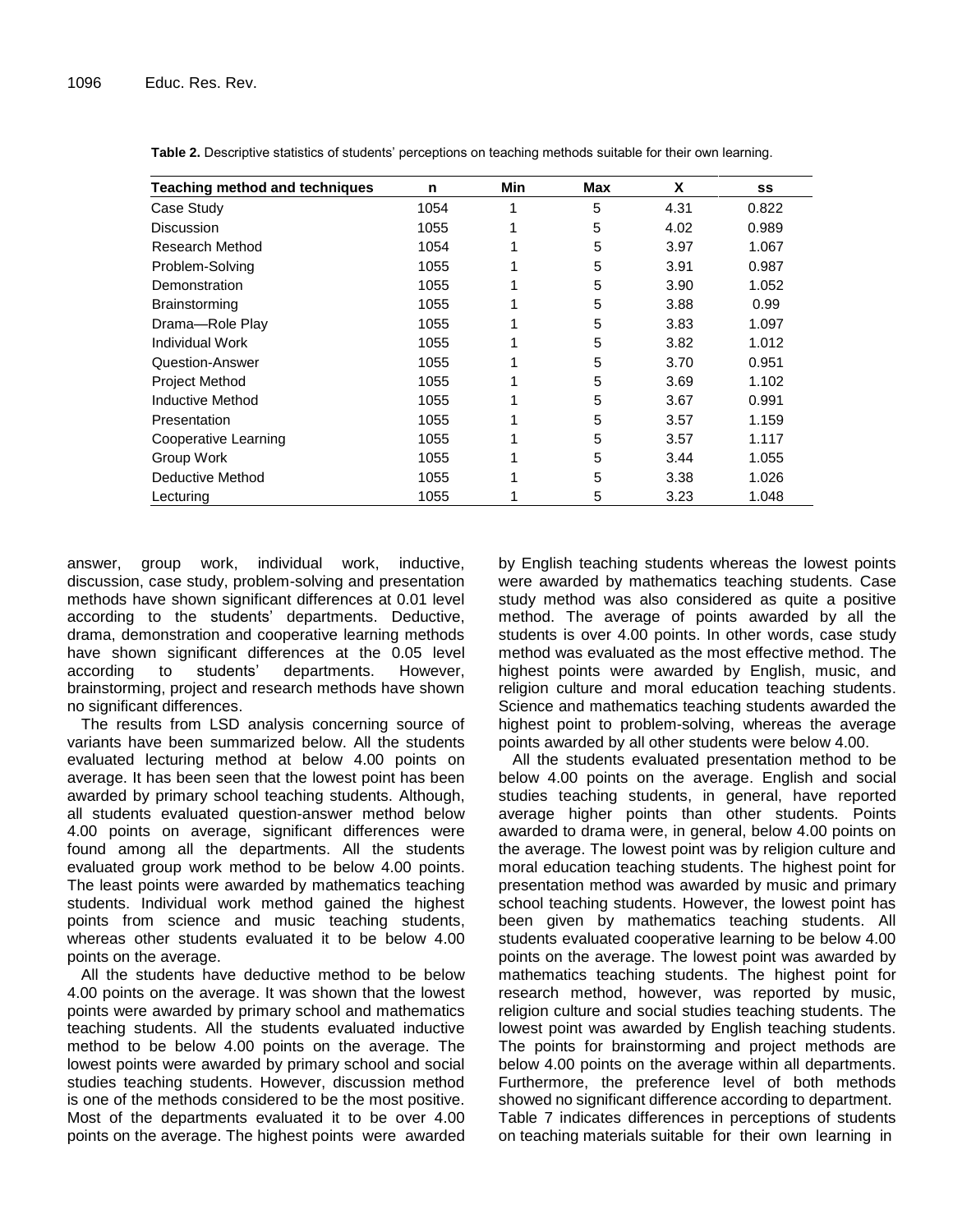| <b>Variables</b>            |             | <b>Absolutely</b><br>inappropriate | <b>Slightly</b><br>appropriate | Appropriate | <b>Strongly</b><br>appropriate | <b>Absolutely</b><br>appropriate | <b>Missing</b> | <b>Total</b> |
|-----------------------------|-------------|------------------------------------|--------------------------------|-------------|--------------------------------|----------------------------------|----------------|--------------|
|                             | f           | 9                                  | 27                             | 109         | 397                            | 512                              | $\mathbf{3}$   | 1057         |
| Case study                  | $\%$        | 0.90                               | 2.60                           | 10.30       | 37.60                          | 48.40                            | 0.30           | 100.00       |
| Discussion                  | f           | 16                                 | 79                             | 173         | 389                            | 398                              | $\overline{2}$ | 1057         |
|                             | $\%$        | 1.50                               | 7.50                           | 16.40       | 36.80                          | 37.70                            | 0.20           | 100.00       |
| <b>Research Method</b>      | f           | 45                                 | 53                             | 187         | 373                            | 396                              | $\mathbf{3}$   | 1057         |
|                             | $\%$        | 4.30                               | 5.00                           | 17.70       | 35.30                          | 37.50                            | 0.30           | 100.00       |
| Problem-solving             | f           | 28                                 | 57                             | 223         | 416                            | 331                              | 2              | 1057         |
|                             | $\%$        | 2.60                               | 5.40                           | 21.10       | 39.40                          | 31.30                            | 0.20           | 100.00       |
| Demonstration               | f           | 30                                 | 72                             | 243         | 335                            | 375                              | $\overline{2}$ | 1057         |
|                             | $\%$        | 2.80                               | 6.80                           | 23.00       | 31.70                          | 35.50                            | 0.20           | 100.00       |
| Brainstorming               | f           | 23                                 | 67                             | 251         | 390                            | 324                              | 2              | 1057         |
|                             | $\%$        | 2.20                               | 6.30                           | 23.70       | 36.90                          | 30.70                            | 0.20           | 100.00       |
| Drama-Role Play             | f           | 39                                 | 86                             | 247         | 326                            | 357                              | $\overline{2}$ | 1057         |
|                             | $\%$        | 3.70                               | 8.10                           | 23.40       | 30.80                          | 33.80                            | 0.20           | 100.00       |
| Individual Work             | f           | 29                                 | 83                             | 226         | 424                            | 293                              | $\overline{c}$ | 1057         |
|                             | $\%$        | 2.70                               | 7.90                           | 21.40       | 40.10                          | 27.70                            | 0.20           | 100.00       |
| <b>Question- Answer</b>     | f           | 32                                 | 75                             | 266         | 487                            | 195                              | $\overline{2}$ | 1057         |
|                             | $\%$        | 3.00                               | 7.10                           | 25.20       | 46.10                          | 18.40                            | 0.20           | 100.00       |
| Project Method              | f           | 48                                 | 93                             | 290         | 335                            | 289                              | $\overline{2}$ | 1057         |
|                             | $\%$        | 4.50                               | 8.80                           | 27.40       | 31.70                          | 27.30                            | 0.20           | 100.00       |
| <b>Inductive Method</b>     | f           | 21                                 | 105                            | 311         | 386                            | 232                              | $\overline{2}$ | 1057         |
|                             | $\%$        | 2.00                               | 9.90                           | 29.40       | 36.50                          | 21.90                            | 0.20           | 100.00       |
| Presentation                | f           | 59                                 | 129                            | 290         | 304                            | 273                              | $\overline{2}$ | 1057         |
|                             | $\%$        | 5.60                               | 12.20                          | 27.40       | 28.80                          | 25.80                            | 0.20           | 100.00       |
| <b>Cooperative Learning</b> | f           | 64                                 | 96                             | 308         | 347                            | 240                              | $\overline{c}$ | 1057         |
|                             | $\%$        | 6.10                               | 9.10                           | 29.10       | 32.80                          | 22.70                            | 0.20           | 100.00       |
| Group work                  | f           | 50                                 | 142                            | 321         | 377                            | 165                              | $\overline{2}$ | 1057         |
|                             | $\%$        | 4.70                               | 13.40                          | 30.40       | 35.70                          | 15.60                            | 0.20           | 100.00       |
| Deductive Method            | $\mathsf f$ | 45                                 | 144                            | 379         | 336                            | 151                              | $\overline{c}$ | 1057         |
|                             | $\%$        | 4.30                               | 13.60                          | 35.90       | 31.80                          | 14.30                            | 0.20           | 100.00       |
| Lecturing                   | f           | 57                                 | 204                            | 342         | 342                            | 110                              | $\overline{c}$ | 1057         |
|                             | $\%$        | 5.40                               | 19.30                          | 32.40       | 32.40                          | 10.40                            | 0.20           | 100.00       |

**Table 3.** Perceptions of students on teaching methods suitable for their own learning.

terms of their departments. As a result, the points concerning schema and graphics, film demonstrations, computer software (CD-DVD), PowerPoint and over-head projector have shown significant difference at 0.01, whereas books and written materials showed significant difference at 0.05. The points concerning illustrations and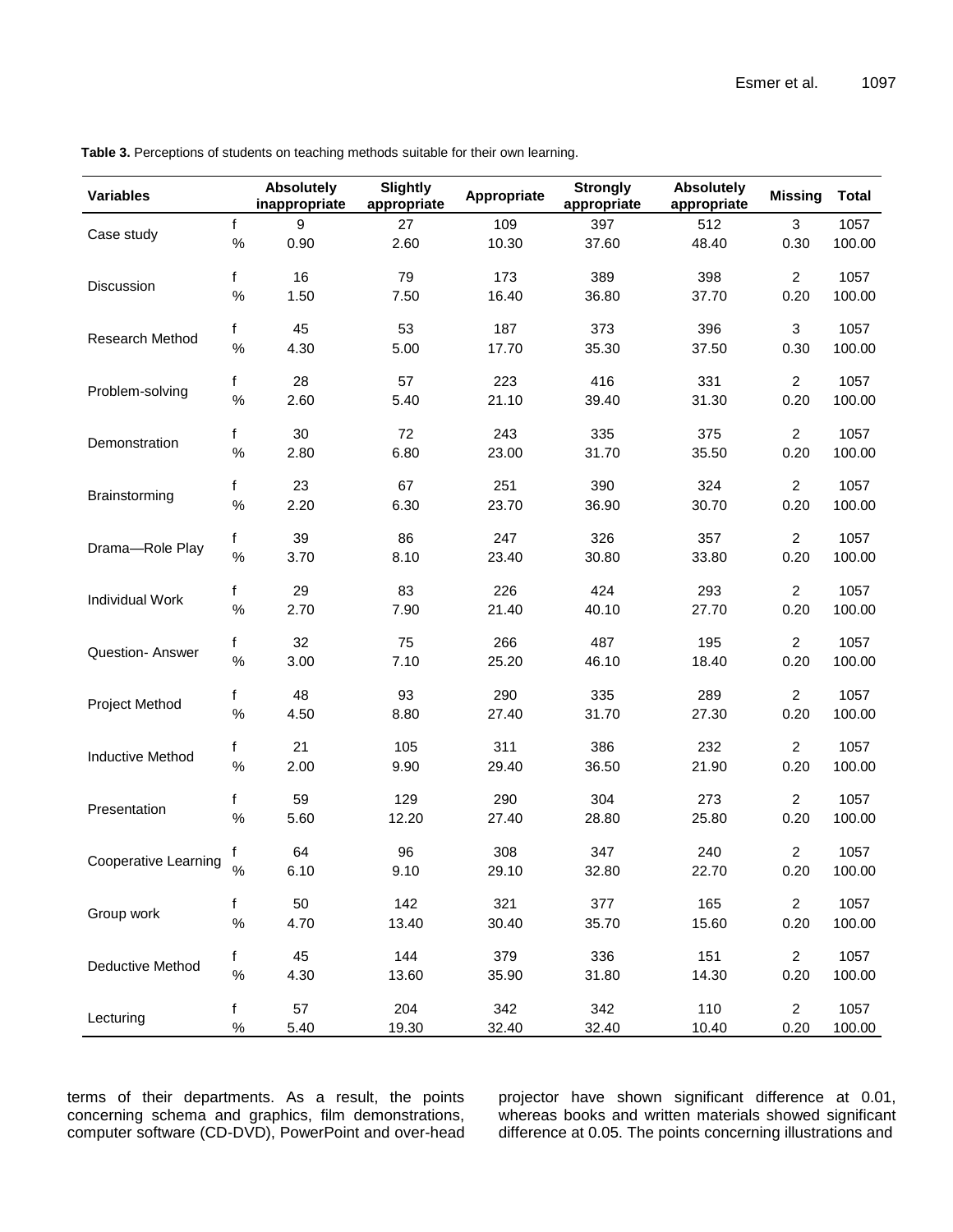| <b>Teaching materials</b>          | n    | Min | <b>Max</b> | X    | SS    |
|------------------------------------|------|-----|------------|------|-------|
| <b>Film Demonstrations</b>         | 1055 |     | 5          | 4.31 | 0.814 |
| <b>Models</b>                      | 1055 |     | 5          | 4.04 | 0.883 |
| Schema and Graphics                | 1055 |     | 5          | 4.01 | 0.894 |
| <b>Illustrations</b>               | 1055 |     | 5          | 4.00 | 0.906 |
| Computer Software-CD-VCD           | 1055 |     | 5          | 3.83 | 0.997 |
| <b>PowerPoint</b>                  | 1055 |     | 5          | 3.64 | 1.096 |
| <b>Books and Written Materials</b> | 1055 |     | 5          | 3.53 | 1.088 |
| Over-head Projector                | 1055 |     | 5          | 3.35 | 1.164 |

**Table 4.** Descriptive statistic of students' perceptions on teaching materials suitable for their own learning.

**Table 5.** Perceptions of students on teaching materials suitable for their own learning.

| <b>Variables</b>    |      | <b>Absolutely</b><br>inappropriate | <b>Slightly</b><br>appropriate | Appropriate | <b>Strongly</b><br>appropriate | <b>Absolutely</b><br>appropriate | <b>Neutral</b> | <b>Total</b> |
|---------------------|------|------------------------------------|--------------------------------|-------------|--------------------------------|----------------------------------|----------------|--------------|
| Film demonstrations | f    | 6                                  | 29                             | 113         | 389                            | 518                              | 2              | 1057         |
|                     | %    | 0.60                               | 2.70                           | 10.70       | 36.80                          | 49.00                            | 0.20           | 100.00       |
| Models              | f    | 10                                 | 36                             | 221         | 420                            | 368                              | 2              | 1057         |
|                     | $\%$ | 0.90                               | 3.40                           | 20.90       | 39.70                          | 34.80                            | 0.20           | 100.00       |
|                     | f    | 9                                  | 62                             | 178         | 470                            | 336                              | 2              | 1057         |
| Schema and Graphics | $\%$ | 0.90                               | 5.90                           | 16.80       | 44.50                          | 31.80                            | 0.20           | 100.00       |
|                     | f    | 20                                 | 48                             | 167         | 493                            | 327                              | 2              | 1057         |
| Illustrations       | %    | 1.90                               | 4.50                           | 15.80       | 46.60                          | 30.90                            | 0.20           | 100.00       |
| Computer Software-  | f    | 14                                 | 94                             | 262         | 371                            | 314                              | $\overline{2}$ | 1057         |
| CD-VCD              | %    | 1.30                               | 8.90                           | 24.80       | 35.10                          | 29.70                            | 0.20           | 100.00       |
|                     | f    | 37                                 | 130                            | 279         | 338                            | 271                              | 2              | 1057         |
| PowerPoint          | $\%$ | 3.50                               | 12.30                          | 26.40       | 32.00                          | 25.60                            | 0.20           | 100.00       |
| Books and Written   | f    | 38                                 | 180                            | 216         | 422                            | 199                              | 2              | 1057         |
| <b>Materials</b>    | $\%$ | 3.60                               | 17.00                          | 20.40       | 39.90                          | 18.80                            | 0.20           | 100.00       |
|                     | f    | 82                                 | 158                            | 316         | 309                            | 190                              | 2              | 1057         |
| Over-head Projector | %    | 7.80                               | 14.90                          | 29.90       | 29.20                          | 18.00                            | 0.20           | 100.00       |

models have shown no significant difference according to the students' departments.

The results from LSD analysis concerning source of variants have been summarized below. The average points awarded to books and written materials are below 4.00 points. The lowest points were awarded by English and primary school teaching students. The ones who have the most positive opinions on schema and graphics are science, social studies and primary school teaching students; the ones who have the most negative opinions are religion culture and English teaching students. Film

demonstrations had over 4.00 points within all the departments; accordingly, it is assumed that film demonstrations are one of the most preferred teaching materials. Among the departments, music and social studies teaching students garnered the most positive opinions. Generally, the fact that film demonstrations are regarded as a positive material is an expected result. Music and social studies teaching students had the most positive opinions on computer software, however, all other departments evaluated is below 4.00 points. As is considered that students are very interested in computers,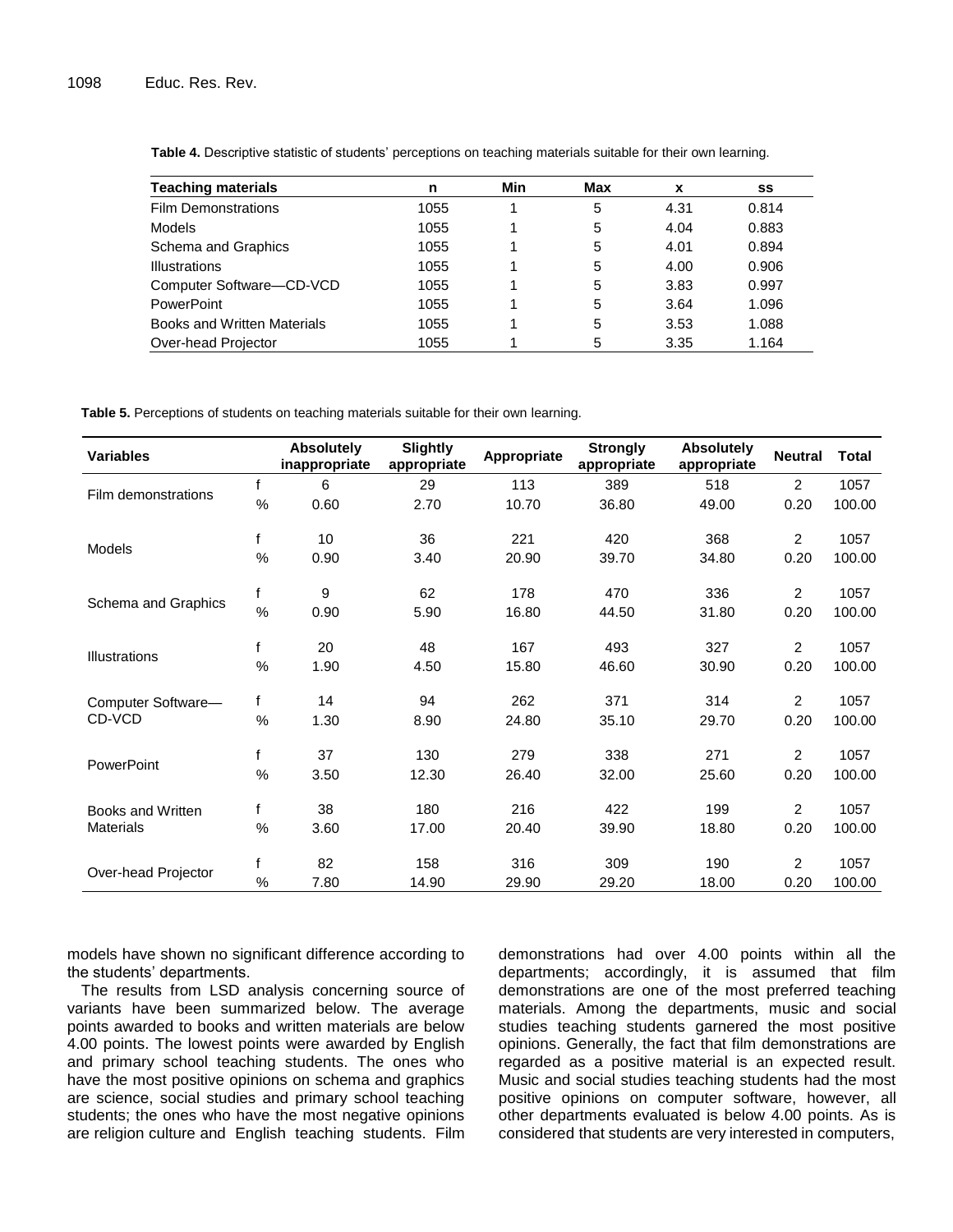Table 6. Perceptions of students on teaching methods suitable for their own learning according to their departments.

| <b>Methods</b>             | <b>Departments</b>                        | n    | X    | SS    | F           | p    | <b>Resource of variants</b>                                                        |  |  |  |
|----------------------------|-------------------------------------------|------|------|-------|-------------|------|------------------------------------------------------------------------------------|--|--|--|
|                            | <b>Primary School Teaching</b>            | 257  | 2.91 | 1.070 |             |      |                                                                                    |  |  |  |
|                            | Science                                   | 126  | 3.37 | 1.009 |             |      |                                                                                    |  |  |  |
|                            | <b>Mathematics</b>                        | 125  | 3.21 | 0.970 |             |      | *Among Primary School and Science,<br>Mathematics, Religion Culture, Music, Social |  |  |  |
| Lecturing                  | <b>Religion Culture</b>                   | 163  | 3.36 | 0.880 | 7.089 0.000 |      | Studies, English                                                                   |  |  |  |
|                            | <b>Music</b>                              | 103  | 3.59 | 0.954 |             |      | *Between Mathematics and Music                                                     |  |  |  |
|                            | <b>Social Studies</b>                     | 150  | 3.28 | 1.094 |             |      | *Among Music and Social Studies, English                                           |  |  |  |
|                            | English                                   | 130  | 3.26 | 1.178 |             |      |                                                                                    |  |  |  |
|                            | Total                                     | 1054 | 3.23 | 1.048 |             |      |                                                                                    |  |  |  |
|                            |                                           |      |      |       |             |      |                                                                                    |  |  |  |
|                            | <b>Primary School Teaching</b>            | 257  | 3.56 | 1.014 |             |      | *Among Primary School Teaching and Science,                                        |  |  |  |
|                            | Science                                   | 126  | 3.89 | 0.896 |             |      | Religion Culture, Music, Social Studies<br>*Among Science and Mathematics, English |  |  |  |
| Question-<br>Answer        | <b>Mathematics</b>                        | 125  | 3.37 | 1.020 |             |      |                                                                                    |  |  |  |
|                            | <b>Religion Culture</b>                   | 163  | 3.85 | 0.848 | 6.610       | 0.00 | *Among Mathematics and Religion Culture,                                           |  |  |  |
|                            | Music                                     | 103  | 3.93 | 0.757 |             |      | Music, Social Studies, English                                                     |  |  |  |
|                            | <b>Social Studies</b>                     | 150  | 3.80 | 0.927 |             |      | *Between Religion Culture and English<br>*Between Music and English                |  |  |  |
|                            | English                                   | 130  | 3.62 | 0.976 |             |      |                                                                                    |  |  |  |
|                            | Total                                     | 1054 | 3.70 | 0.951 |             |      |                                                                                    |  |  |  |
|                            | <b>Primary School Teaching</b>            | 257  | 3.33 | 1.058 |             |      |                                                                                    |  |  |  |
|                            | Science                                   | 126  | 3.33 | 1.095 |             |      | * Between Primary School Teaching and Music                                        |  |  |  |
|                            | <b>Mathematics</b>                        | 125  | 3.28 | 0.997 |             |      | *Between Science and Music                                                         |  |  |  |
|                            | <b>Religion Culture</b>                   | 163  | 3.43 | 1.048 |             |      | *Between Mathematics and Music                                                     |  |  |  |
| Group work                 | Music                                     | 103  | 3.90 | 0.823 | 4.825 0.000 |      | *Between Religion Culture and Music                                                |  |  |  |
|                            | <b>Social Studies</b>                     | 150  | 3.47 | 1.139 |             |      | *Among Music and Social Studies, English,                                          |  |  |  |
|                            | English                                   | 130  | 3.55 | 1.050 |             |      | Music                                                                              |  |  |  |
|                            | Total                                     | 1054 | 3.44 | 1.056 |             |      |                                                                                    |  |  |  |
|                            |                                           |      |      |       |             |      |                                                                                    |  |  |  |
|                            | <b>Primary School Teaching</b>            | 257  | 3.75 | 1.026 |             |      |                                                                                    |  |  |  |
|                            | Science                                   | 126  | 4.09 | 0.912 |             |      |                                                                                    |  |  |  |
|                            | <b>Mathematics</b>                        | 125  | 3.76 | 0.902 |             |      | *Between Primary School Teaching and Music                                         |  |  |  |
| Individual                 | <b>Religion Culture</b>                   | 163  | 3.88 | 1.021 | 3.596 0.002 |      | *Among Science and Mathematics, Social                                             |  |  |  |
| Work                       | Music                                     | 103  | 4.00 | 0.950 |             |      | Studies, English                                                                   |  |  |  |
|                            | <b>Social Studies</b>                     | 150  | 3.80 | 1.003 |             |      | *Between Music and English                                                         |  |  |  |
|                            | English                                   | 130  | 3.58 | 1.153 |             |      |                                                                                    |  |  |  |
|                            | Total                                     | 1054 | 3.82 | 1.012 |             |      |                                                                                    |  |  |  |
|                            |                                           |      |      |       |             |      |                                                                                    |  |  |  |
|                            | <b>Primary School Teaching</b><br>Science | 257  | 3.25 | 0.964 |             |      |                                                                                    |  |  |  |
|                            |                                           | 126  | 3.62 | 0.995 |             |      |                                                                                    |  |  |  |
|                            | <b>Mathematics</b>                        | 125  | 3.29 | 0.914 |             |      | *Among Primary School Teaching and Science,                                        |  |  |  |
| <b>Deductive</b><br>Method | <b>Religion Culture</b>                   | 163  | 3.33 | 1.083 | 2.591 0.017 |      | <b>Social Studies</b>                                                              |  |  |  |
|                            | Music                                     | 103  | 3.47 | 0.927 |             |      | *Among Science and Mathematics, Religion<br>Culture                                |  |  |  |
|                            | <b>Social Studies</b>                     | 150  | 3.51 | 1.060 |             |      |                                                                                    |  |  |  |
|                            | English                                   | 130  | 3.37 | 1.189 |             |      |                                                                                    |  |  |  |
|                            | Total                                     | 1054 | 3.38 | 1.026 |             |      |                                                                                    |  |  |  |
|                            | <b>Primary School Teaching</b>            | 257  | 3.49 | 0.985 |             |      |                                                                                    |  |  |  |
| Inductive                  | Science                                   | 126  | 3.90 | 1.003 |             |      | *Among Primary School Teaching and Science,                                        |  |  |  |
| Method                     | <b>Mathematics</b>                        | 125  | 3.67 | 0.914 | 2.868       | .009 | Religion Culture, Music, English<br>*Between Science and Social Studies            |  |  |  |
|                            | <b>Religion Culture</b>                   | 163  | 3.71 | 0.986 |             |      |                                                                                    |  |  |  |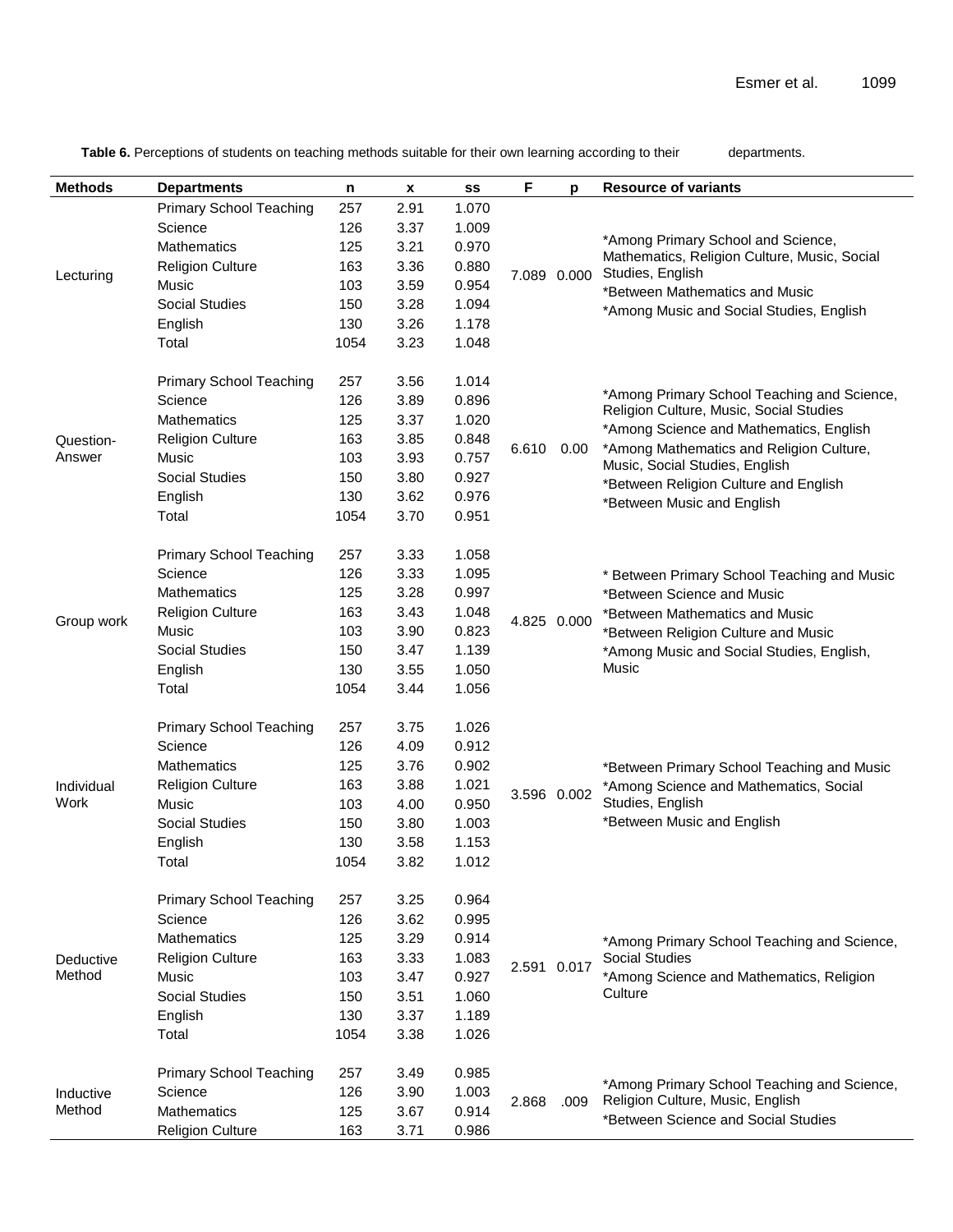# **Table 6.** Cont'd.

| 0.885<br>Music<br>103<br>3.78                                                                             |  |
|-----------------------------------------------------------------------------------------------------------|--|
|                                                                                                           |  |
| <b>Social Studies</b><br>3.62<br>1.014<br>150                                                             |  |
| 130<br>3.70<br>1.076<br>English                                                                           |  |
| Total<br>1054<br>3.67<br>0.991                                                                            |  |
|                                                                                                           |  |
| 0.926<br><b>Primary School Teaching</b><br>257<br>3.89                                                    |  |
| Science<br>126<br>3.84<br>1.091                                                                           |  |
| <b>Mathematics</b><br>125<br>3.82<br>0.970                                                                |  |
| 3.94<br>0.914<br><b>Religion Culture</b><br>163                                                           |  |
| 0.519 0.794<br><b>Brainstorming</b><br>Music<br>3.79<br>103<br>1.160                                      |  |
| <b>Social Studies</b><br>3.87<br>0.981<br>150                                                             |  |
| 130<br>3.96<br>0.999<br>English                                                                           |  |
| Total<br>3.88<br>0.991<br>1054                                                                            |  |
|                                                                                                           |  |
| <b>Primary School Teaching</b><br>257<br>4.02<br>.964                                                     |  |
| 3.83<br>1.174<br>Science<br>126<br>*Between Primary School Teaching and                                   |  |
| <b>Mathematics</b><br>3.70<br>1.078<br>125<br><b>Mathematics</b>                                          |  |
| <b>Religion Culture</b><br>163<br>4.18<br>0.818<br>*Among Science and Religion Culture, Social            |  |
| 4.810 0.000<br>Discussion<br>Studies, English<br>Music<br>0.965<br>103<br>3.99                            |  |
| *Among Mathematics and Religion Culture,<br><b>Social Studies</b><br>4.11<br>0.938<br>150                 |  |
| Music, Social Studies, English<br>English<br>130<br>4.21<br>0.938                                         |  |
| 1054<br>4.02<br>0.989<br>Total                                                                            |  |
|                                                                                                           |  |
| .783<br><b>Primary School Teaching</b><br>256<br>4.35                                                     |  |
| Science<br>4.04<br>1.054<br>126<br>*Among Primary School Teaching and Science,                            |  |
| .745<br><b>Mathematics</b><br>125<br>4.16<br><b>Mathematics</b>                                           |  |
| <b>Religion Culture</b><br>163<br>.759<br>4.40<br>*Among Science and Religion Culture, Music,             |  |
| Case Study<br>4.299 0.000<br>Social Studies, English<br>Music<br>103<br>4.42<br>.846                      |  |
| *Among Mathematics and Religion Culture,<br><b>Social Studies</b><br>150<br>4.29<br>.805                  |  |
| Music, English<br>4.43<br>.715<br>English<br>130                                                          |  |
| Total<br>1053<br>4.31<br>.821                                                                             |  |
|                                                                                                           |  |
| <b>Primary School Teaching</b><br>257<br>3.57<br>1.095                                                    |  |
| 1.196<br>Science<br>126<br>3.64                                                                           |  |
| 125<br>1.042<br><b>Mathematics</b><br>3.57                                                                |  |
| *Among Primary School Teaching and Religion<br>1.032<br><b>Religion Culture</b><br>163<br>3.83<br>Project |  |
| 1.795 0.097 Culture, Music<br>Method<br>Music<br>103<br>3.83<br>1.086                                     |  |
| *Between Mathematics and Religion Culture<br><b>Social Studies</b><br>3.79<br>1.027<br>150                |  |
| 3.66<br>1.230<br>English<br>130                                                                           |  |
| 3.69<br>1.102<br>Total<br>1054                                                                            |  |
|                                                                                                           |  |
| <b>Primary School Teaching</b><br>3.87<br>0.955<br>257                                                    |  |
| Science<br>126<br>4.14<br>0.969<br>*Among Primary School Teaching and Science,                            |  |
| <b>Mathematics</b><br>0.848<br>125<br>4.12<br><b>Mathematics</b>                                          |  |
| 0.985<br><b>Religion Culture</b><br>163<br>3.93<br>Problem-<br>*Among Science and Music, Social Studies,  |  |
| 3.073 0.005<br>solving<br>English<br>1.043<br>Music<br>103<br>3.83                                        |  |
| *Among Mathematics and Music, Social Studies,<br><b>Social Studies</b><br>150<br>3.76<br>1.008            |  |
| English<br>130<br>3.83<br>1.072<br>English                                                                |  |
| 3.92<br>1054<br>0.987<br>Total                                                                            |  |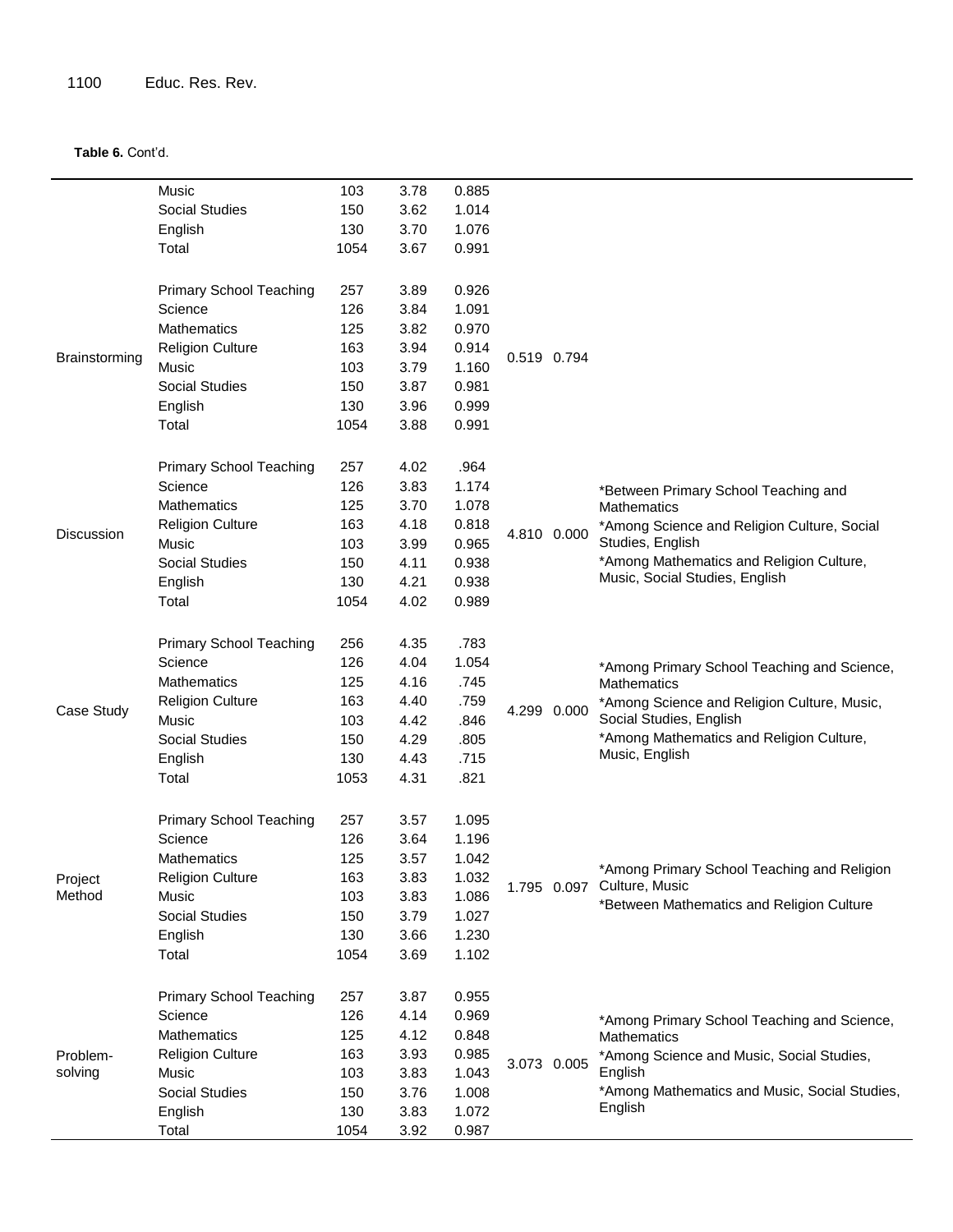**Table 6.** Cont'd.

| Presentation           | <b>Primary School Teaching</b><br>Science<br>Mathematics<br><b>Religion Culture</b><br>Music<br><b>Social Studies</b><br>English<br>Total        | 257<br>126<br>125<br>163<br>103<br>150<br>130<br>1054 | 3.58<br>3.42<br>3.39<br>3.42<br>3.53<br>3.74<br>3.89<br>3.57 | 1.153<br>1.105<br>1.039<br>1.181<br>1.327<br>1.102<br>1.163<br>1.160 | 3.558       | .002        | *Between Primary School Teaching and English<br>*Among Science and Social Studies, English<br>*Among Mathematics and Social Studies,<br>English<br>*Among Religion Culture and Social Studies,<br>English<br>*Between Music and English |
|------------------------|--------------------------------------------------------------------------------------------------------------------------------------------------|-------------------------------------------------------|--------------------------------------------------------------|----------------------------------------------------------------------|-------------|-------------|-----------------------------------------------------------------------------------------------------------------------------------------------------------------------------------------------------------------------------------------|
| Drama-Role<br>Play     | <b>Primary School Teaching</b><br>Science<br>Mathematics<br><b>Religion Culture</b><br>Music<br><b>Social Studies</b><br>English<br>Total        | 257<br>126<br>125<br>163<br>103<br>150<br>130<br>1054 | 3.96<br>3.62<br>3.63<br>3.74<br>3.94<br>3.89<br>3.94<br>3.83 | 1.064<br>1.151<br>1.067<br>1.121<br>1.056<br>1.000<br>1.199<br>1.097 | 2.747       | .012        | *Among Primary School Teaching and Science,<br>Mathematics, Religion Culture<br>*Among Science and Music, Social Studies,<br>English<br>*Among Mathematics and Music, English                                                           |
| Demonstration          | Primary School Teaching<br>Science<br>Mathematics<br><b>Religion Culture</b><br>Music<br><b>Social Studies</b><br>English<br>Total               | 257<br>126<br>125<br>163<br>103<br>150<br>130<br>1054 | 4.00<br>3.81<br>3.72<br>3.83<br>4.09<br>3.99<br>3.82<br>3.90 | 1.021<br>1.122<br>1.075<br>1.067<br>1.156<br>0.930<br>1.018<br>1.052 |             |             | *Between Primary School Teaching and<br><b>Mathematics</b><br>2.182 0.042 *Between Science and Music<br>*Among Mathematics and Music, Social Studies<br>*Between Music and English                                                      |
| Cooperative<br>Leaning | <b>Primary School Teaching</b><br>Science<br><b>Mathematics</b><br><b>Religion Culture</b><br>Music<br><b>Social Studies</b><br>English<br>Total | 257<br>126<br>125<br>163<br>103<br>150<br>130<br>1054 | 3.49<br>3.48<br>3.43<br>3.52<br>3.84<br>3.69<br>3.68<br>3.57 | 0.993<br>1.269<br>0.970<br>1.135<br>1.100<br>1.147<br>1.239<br>1.117 | 2.359 0.029 |             | *Between Primary School Teaching and Music<br>*Between Science and Music<br>*Between Mathematics and Music<br>*Between Religion Culture and Music                                                                                       |
| Research<br>Method     | <b>Primary School Teaching</b><br>Science<br><b>Mathematics</b><br><b>Religion Culture</b><br>Music<br>Social Studies<br>English<br>Total        | 257<br>126<br>125<br>162<br>103<br>150<br>130<br>1053 | 3.94<br>3.99<br>3.92<br>4.10<br>4.12<br>4.00<br>3.75<br>3.97 | 1.029<br>1.062<br>0.955<br>0.941<br>1.231<br>1.036<br>1.258<br>1.067 |             | 1.726 0.112 | *Between Religion Culture and English<br>*Between Music and English                                                                                                                                                                     |

this result may be regarded as remarkable.

Music and social studies teaching students awarded the highest points for PowerPoint demonstrations, but the average points from other departments was below 4.00 points. This result shows consistency with the results for computer software. It is understood that music and social studies teaching students are more interested in computer-based programs and software. Music teaching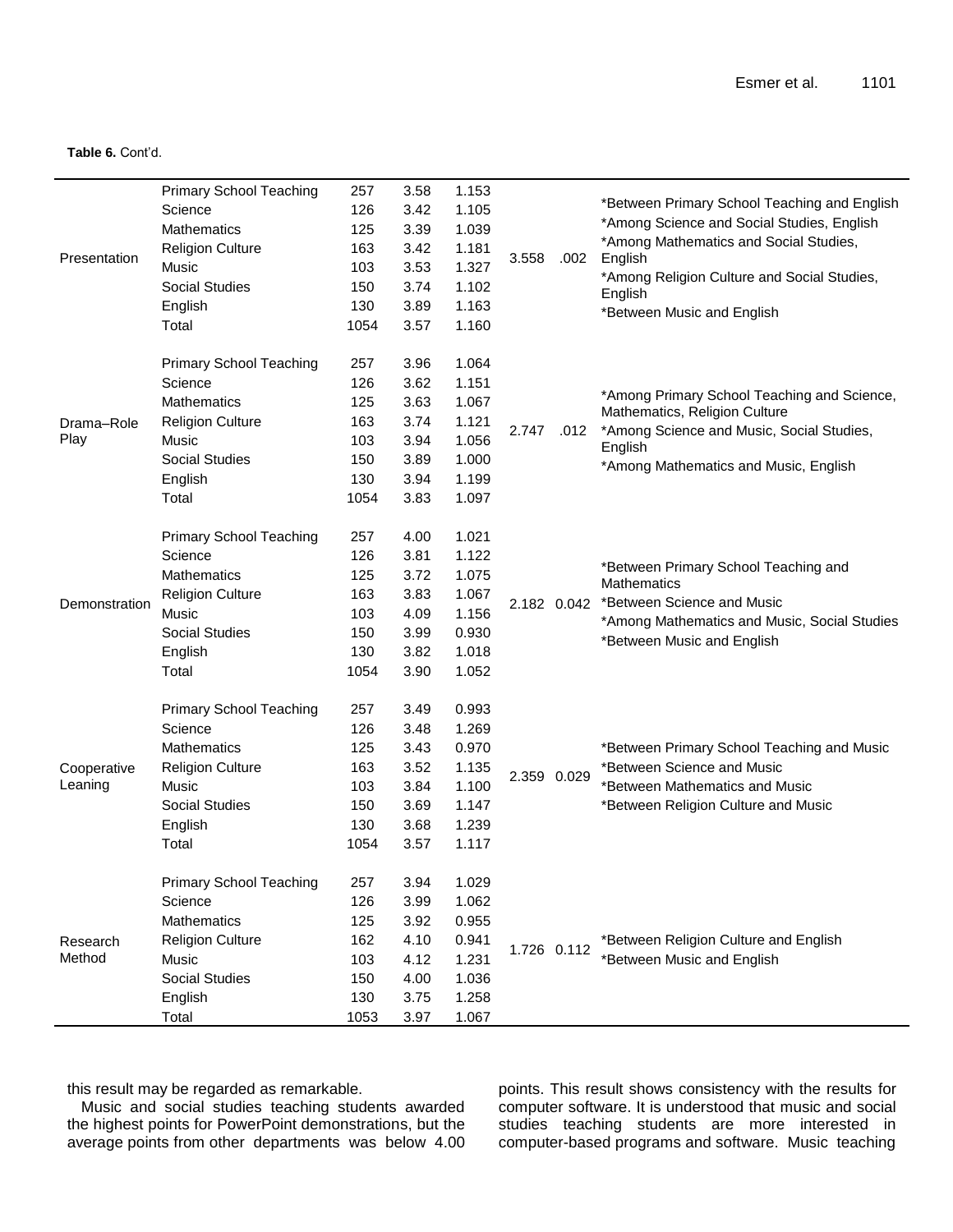**Table 7.** Perceptions of students on teaching materials suitable for their own learning according to their departments.

| <b>Methods</b>               | <b>Departments</b>             | n    | x    | SS    | F     | D     | <b>Source of variants</b>                              |  |  |  |
|------------------------------|--------------------------------|------|------|-------|-------|-------|--------------------------------------------------------|--|--|--|
|                              | <b>Primary School Teaching</b> | 257  | 3.39 | 1.066 |       |       |                                                        |  |  |  |
|                              | Science                        | 126  | 3.69 | 1.113 |       |       | *Among Primary School Teaching and                     |  |  |  |
|                              | <b>Mathematics</b>             | 125  | 3.58 | 1.010 |       |       | <b>Music. Social Studies</b>                           |  |  |  |
| <b>Books and Written</b>     | <b>Religion Culture</b>        | 163  | 3.58 | 0.967 |       |       | *Between Science and Music                             |  |  |  |
| Materials                    | Music                          | 103  | 3.69 | 1.020 | 2.644 | 0.015 | *Between Religion Culture and English                  |  |  |  |
|                              | <b>Social Studies</b>          | 150  | 3.64 | 1.101 |       |       | *Between Music and English                             |  |  |  |
|                              | English                        | 130  | 3.33 | 1.302 |       |       | *Between Social Studies and English                    |  |  |  |
|                              | Total                          | 1054 | 3.54 | 1.089 |       |       |                                                        |  |  |  |
|                              | Primary School Teaching        | 257  | 4.07 | .775  |       |       |                                                        |  |  |  |
|                              | Science                        | 126  | 4.02 | 0.942 |       |       |                                                        |  |  |  |
|                              | <b>Mathematics</b>             | 125  | 3.82 | 0.853 |       |       | *Between Primary School Teaching and                   |  |  |  |
|                              | <b>Religion Culture</b>        | 163  | 4.02 | 0.850 |       | 0.147 | Mathematics                                            |  |  |  |
| Illustrations                | Music                          | 103  | 3.96 | 1.066 | 1.589 |       | *Between Mathematics and Social                        |  |  |  |
|                              | <b>Social Studies</b>          | 150  | 4.11 | 0.973 |       |       | <b>Studies</b>                                         |  |  |  |
|                              | English                        | 130  | 3.93 | 0.998 |       |       |                                                        |  |  |  |
|                              | Total                          | 1054 | 4.00 | 0.906 |       |       |                                                        |  |  |  |
|                              | Primary School Teaching        | 257  | 4.02 | 0.815 |       |       |                                                        |  |  |  |
|                              | Science                        | 126  | 4.23 | 0.841 |       |       | *Between Primary School Teaching and                   |  |  |  |
| Schema and                   | <b>Mathematics</b>             | 125  | 3.99 | 0.746 |       |       | Science                                                |  |  |  |
|                              | <b>Religion Culture</b>        | 163  | 3.85 | 0.985 |       |       | *Among Science and Mathematics.                        |  |  |  |
| Graphics                     | Music                          | 103  | 3.94 | 1.092 | 3.581 | 0.002 | Religion Culture. Music. English                       |  |  |  |
|                              | <b>Social Studies</b>          | 150  | 4.16 | 0.852 |       |       | *Between Religion Culture and Social<br><b>Studies</b> |  |  |  |
|                              | English                        | 130  | 3.87 | 0.927 |       |       |                                                        |  |  |  |
|                              | Total                          | 1054 | 4.01 | 0.894 |       |       | *Between Social Studies and English                    |  |  |  |
|                              | Primary School Teaching        | 257  | 4.05 | .823  |       |       |                                                        |  |  |  |
|                              | Science                        | 126  | 4.13 | 0.898 |       |       |                                                        |  |  |  |
|                              | <b>Mathematics</b>             | 125  | 3.92 | 0.809 |       |       |                                                        |  |  |  |
|                              | <b>Religion Culture</b>        | 163  | 3.97 | 0.878 |       |       |                                                        |  |  |  |
| Models                       | <b>Music</b>                   | 103  | 4.17 | 0.984 | 1.434 |       | 0.198 *Between Mathematics and Music                   |  |  |  |
|                              | <b>Social Studies</b>          | 150  | 4.11 | 0.876 |       |       |                                                        |  |  |  |
|                              | English                        | 130  | 3.98 | 0.964 |       |       |                                                        |  |  |  |
|                              | Total                          | 1054 | 4.04 | 0.882 |       |       |                                                        |  |  |  |
|                              | <b>Primary School Teaching</b> | 257  | 4.33 | 0.753 |       |       |                                                        |  |  |  |
|                              | Science                        | 126  | 4.21 | 0.900 |       |       | *Between Primary School Teaching and                   |  |  |  |
|                              | <b>Mathematics</b>             | 125  | 4.04 | 0.807 |       |       | <b>Mathematics</b>                                     |  |  |  |
|                              | <b>Religion Culture</b>        | 163  | 4.32 | 0.887 |       |       | *Among Science and Music. Social                       |  |  |  |
| Film demonstrations          | <b>Music</b>                   | 103  | 4.46 | 0.838 | 3.936 | 0.001 | <b>Studies</b>                                         |  |  |  |
|                              | <b>Social Studies</b>          | 150  | 4.43 | 0.781 |       |       | *Among Mathematics and Religion                        |  |  |  |
|                              | English                        | 130  | 4.37 | 0.706 |       |       | Culture. Music. Social Studies. English                |  |  |  |
|                              | Total                          | 1054 | 4.31 | 0.813 |       |       |                                                        |  |  |  |
|                              | Primary School Teaching        | 257  | 3.68 | 1.053 |       |       | *Among Primary School Teaching and                     |  |  |  |
|                              | Science                        | 126  | 3.73 | 0.983 |       |       | <b>Music. Social Studies</b>                           |  |  |  |
| Computer Software-<br>CD-VCD | <b>Mathematics</b>             | 125  | 3.60 | 0.889 | 7.817 | 0.000 | *Among Science and Music. Social                       |  |  |  |
|                              | <b>Religion Culture</b>        | 163  | 3.77 | 0.983 |       |       | <b>Studies</b><br>*Among Mathematics Music. Social     |  |  |  |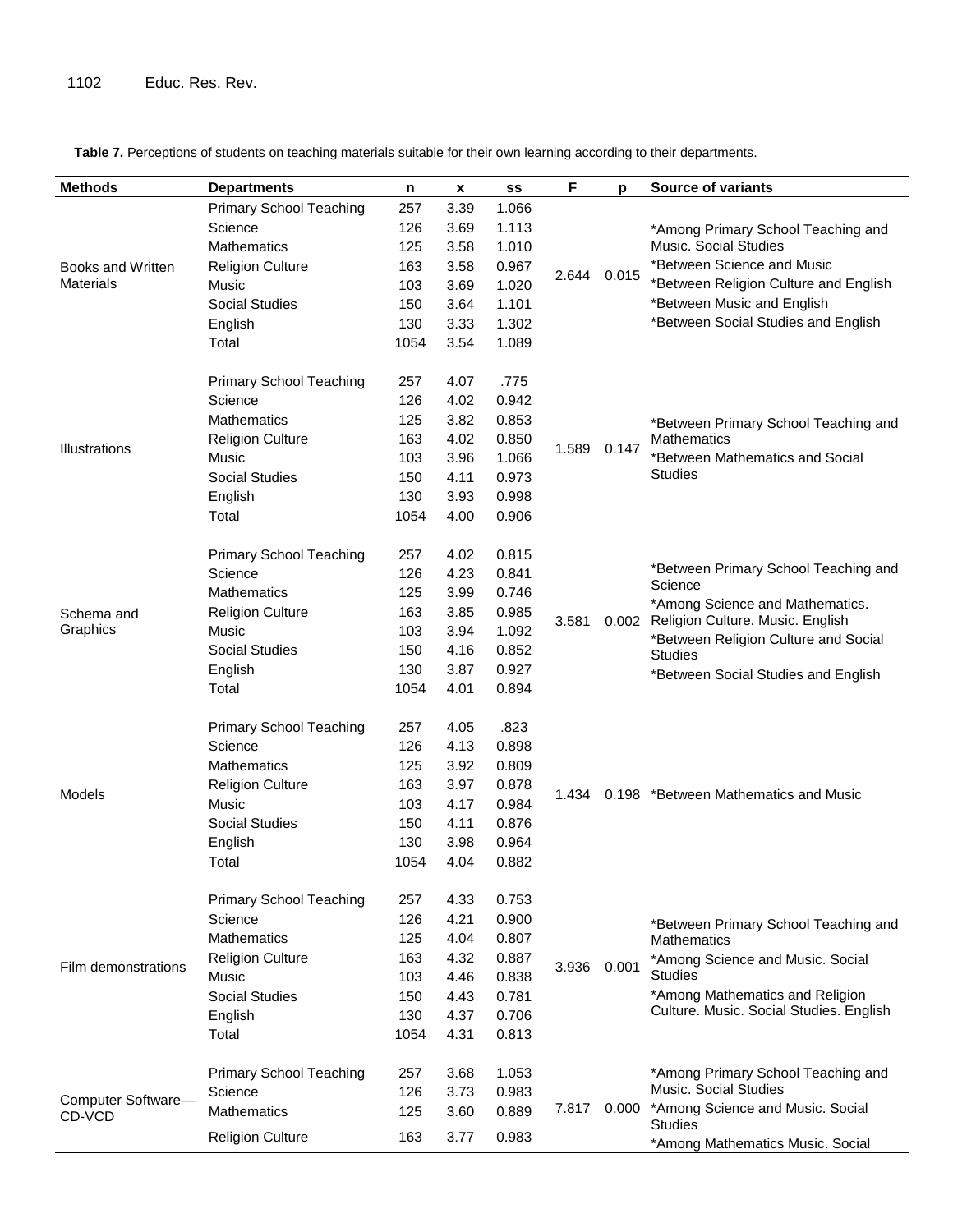#### **Table 7.** Cont'd.

|                             | Music                          | 103  | 4.27 | 0.842 |              |  | Studies and English                                                           |  |  |  |
|-----------------------------|--------------------------------|------|------|-------|--------------|--|-------------------------------------------------------------------------------|--|--|--|
|                             | <b>Social Studies</b>          | 150  | 4.09 | 0.944 |              |  | *Among Religion Culture and Music. Social                                     |  |  |  |
|                             | English                        | 130  | 3.88 | 1.034 |              |  | Studies and English                                                           |  |  |  |
|                             | Total                          | 1054 | 3.83 | 0.997 |              |  | *Between Music and English                                                    |  |  |  |
|                             |                                |      |      |       |              |  |                                                                               |  |  |  |
|                             | <b>Primary School Teaching</b> | 257  | 3.49 | 1.068 |              |  | *Among Primary School Teaching and                                            |  |  |  |
|                             | Science                        | 126  | 3.23 | 1.140 |              |  | Science. Music. Social Studies. English                                       |  |  |  |
|                             | <b>Mathematics</b>             | 125  | 3.45 | 1.012 |              |  | *Among Science and Religion Culture.                                          |  |  |  |
|                             | <b>Religion Culture</b>        | 163  | 3.64 | 1.052 |              |  | Music. Social Studies. English                                                |  |  |  |
| PowerPoint<br>Demonstration | Music                          | 103  | 4.08 | 1.073 | 11.042 0.000 |  | *Between Mathematics and Music. Social                                        |  |  |  |
|                             | <b>Social Studies</b>          | 150  | 4.03 | 0.958 |              |  | Studies. English                                                              |  |  |  |
|                             | English                        | 130  | 3.72 | 1.168 |              |  | *Among Religion Culture and Music. Social<br><b>Studies</b>                   |  |  |  |
|                             | Total                          | 1054 | 3.64 | 1.097 |              |  | *Between Music and English                                                    |  |  |  |
|                             |                                |      |      |       |              |  | *Between Social Studies and English                                           |  |  |  |
|                             |                                |      |      |       |              |  |                                                                               |  |  |  |
|                             | <b>Primary School Teaching</b> | 257  | 2.98 | 1.202 |              |  | *Among Primary School Teaching and<br>Science. Mathematics. Religion Culture. |  |  |  |
|                             | Science                        | 126  | 3.37 | 1.171 |              |  | <b>Music. Social Studies</b>                                                  |  |  |  |
|                             | <b>Mathematics</b>             | 125  | 3.26 | 0.999 |              |  | *Between Science and Music                                                    |  |  |  |
| Over-head                   | <b>Religion Culture</b>        | 163  | 3.43 | 1.111 | 12.633 0.000 |  | *Among Mathematics and Music. Social                                          |  |  |  |
| Projector                   | Music                          | 103  | 4.03 | 0.880 |              |  | <b>Studies</b>                                                                |  |  |  |
|                             | <b>Social Studies</b>          | 150  | 3.60 | 1.135 |              |  | *Between Religion Culture and Music                                           |  |  |  |
|                             | English                        | 130  | 3.20 | 1.229 |              |  | *Among Music and Social Studies. English                                      |  |  |  |
|                             | Total                          | 1054 | 3.35 | 1.164 |              |  | *Between Social Studies and English                                           |  |  |  |

is the only department evaluated to be over-head projector of over 4.00 points on average; all other departments had below 4.00 points. As it is considered that the music department is more practice-based, this result is remarkable. However, the lowest points were awarded by primary school teaching students.

In light of these findings, it is, however, noted here that one of the department which shows the most significant difference is primary school teaching. If 4.00 points is taken as criteria, it was seen that primary school teaching students mostly prefer illustrations, schema and graphics, models and film demonstrations; Science teaching students mostly prefer illustrations, schema and graphics, models and film demonstrations; Mathematics teaching students mostly prefer film demonstrations; Religion Culture mostly prefer illustrations and film demonstrations; Music teaching students mostly prefer models, film demonstrations, computer software, PowerPoint presentations and over-head projectors; Social Studies teaching students mostly prefer illustrations, schema and graphics, models, film demonstrations, computer software and PowerPoint presentations; English teaching students mostly prefer film demonstrations.

According to Table 8, some teaching method preferences of education faculty students show

differences in terms of gender whereas others do not. In light of the findings, the preferences of case study, individual work and inductive methods show a significant difference at the 0.01 level in terms of gender and are favored by female students. The preferences of demonstration and research methods show significant differences at the 0.05 level and is favored by female students.

According to Table 9, some teaching material preferences of education faculty students show differences in terms of gender, whereas others do not. In light of the findings, students' perception on models show significant differences at the 0.01 level in terms of gender and are favored by female students. Students' perceptions on film demonstrations show significant differences at the 0.05 level in terms of gender, which is favored by female students. However, perceptions on books and written materials, illustrations, schema and graphics, computer software, PowerPoint demonstrations, and over-head projectors show no significant difference in terms of gender.

According to Table 10, some teaching material preferences of education faculty students show differences in terms of grade level, however, others do not. In light of the findings, students' perceptions of group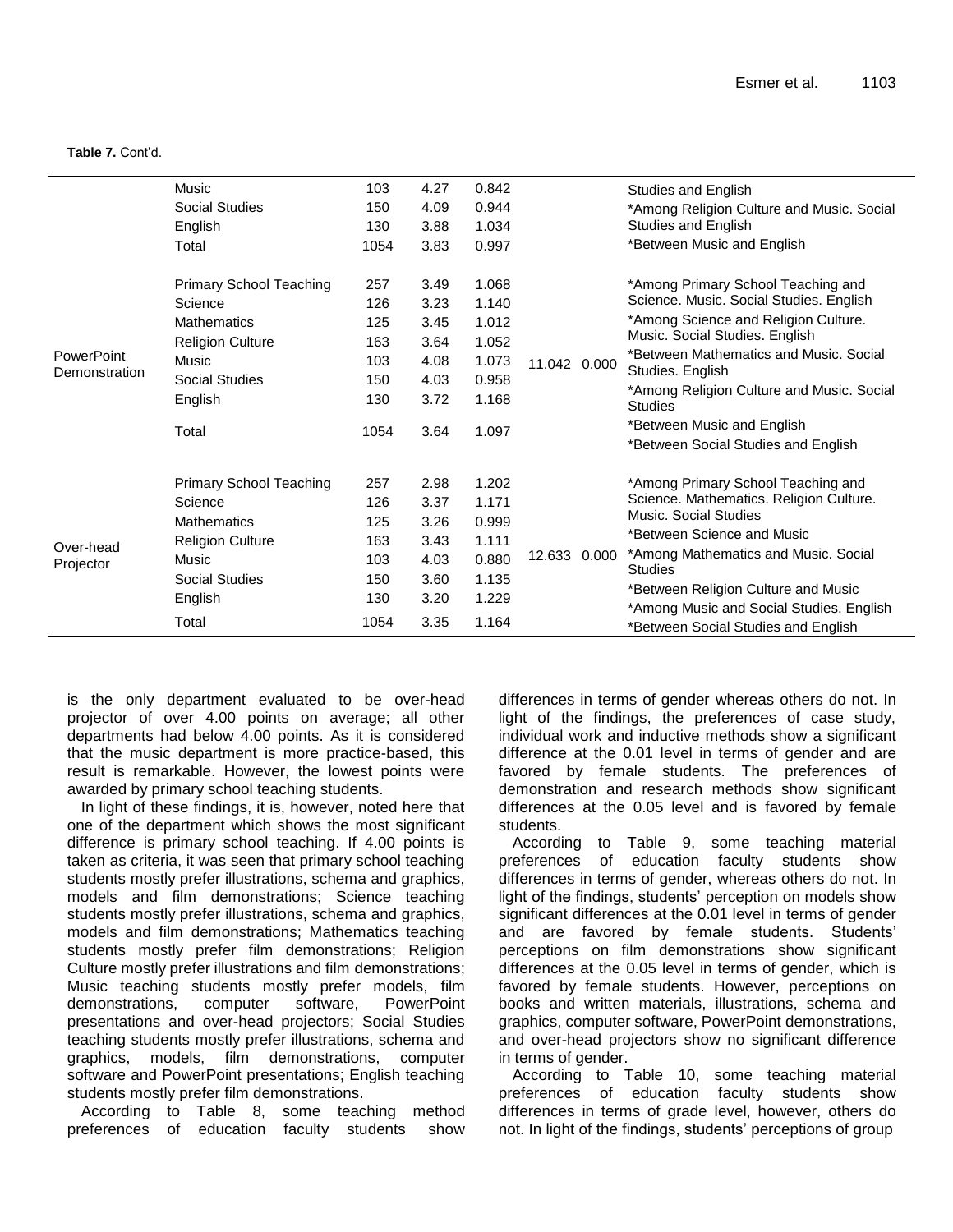|                             | Gender         | n          | X            | SS             | t        | sd   | p     |
|-----------------------------|----------------|------------|--------------|----------------|----------|------|-------|
| Lecturing                   | Female<br>Male | 691<br>364 | 3.22<br>3.24 | 1.033<br>1.077 | $-0.297$ | 1053 | 0.766 |
| Question-Answer             | Female<br>Male | 691<br>364 | 3.73<br>3.65 | 0.957<br>0.940 | 1.269    | 1053 | 0.205 |
| Group Work                  | Female<br>Male | 691<br>364 | 3.43<br>3.46 | 1.051<br>1.066 | $-0.341$ | 1053 | 0.733 |
| <b>Individual Work</b>      | Female<br>Male | 691<br>364 | 3.89<br>3.70 | 0.974<br>1.069 | 3.008    | 1053 | 0.003 |
| <b>Deductive Method</b>     | Female<br>Male | 691<br>364 | 3.42<br>3.32 | 0.985<br>1.098 | 1.414    | 1053 | 0.158 |
| <b>Inductive Method</b>     | Female<br>Male | 691<br>364 | 3.74<br>3.54 | 0.981<br>0.997 | 3.121    | 1053 | 0.002 |
| Brainstorming               | Female<br>Male | 691<br>364 | 3.90<br>3.83 | 0.980<br>1.011 | 1.056    | 1053 | 0.291 |
| <b>Discussion Method</b>    | Female<br>Male | 691<br>364 | 4.00<br>4.06 | 1.009<br>0.949 | $-1.012$ | 1053 | 0.312 |
| Case Study                  | Female<br>Male | 690<br>364 | 4.36<br>4.20 | 0.800<br>0.853 | 3.022    | 1052 | 0.003 |
| Project Method              | Female<br>Male | 691<br>364 | 3.73<br>3.60 | 1.072<br>1.154 | 1.753    | 1053 | 0.080 |
| Problem-solving             | Female<br>Male | 691<br>364 | 3.93<br>3.88 | 0.976<br>1.008 | 0.718    | 1053 | 0.473 |
| Presentation                | Female<br>Male | 691<br>364 | 3.59<br>3.54 | 1.165<br>1.148 | 0.673    | 1053 | 0.501 |
| Drama                       | Female<br>Male | 691<br>364 | 3.87<br>3.76 | 1.092<br>1.106 | 1.432    | 1053 | 0.153 |
| Demonstration               | Female<br>Male | 691<br>364 | 3.95<br>3.81 | 1.023<br>1.099 | 2.147    | 1053 | 0.032 |
| <b>Cooperative Learning</b> | Female<br>Male | 691<br>364 | 3.55<br>3.61 | 1.089<br>1.167 | $-0.867$ | 1053 | 0.386 |
| Research Method             | Female<br>Male | 690<br>364 | 4.03<br>3.86 | 1.032<br>1.123 | 2.431    | 1052 | 0.015 |

**Table 8.** Perceptions of students on teaching methods suitable for their own learning according to their gender.

work method were evaluated to be below 4.00 points on average in terms of grade level. The perceptions of students show significant differences at the 0.05 level in terms of grade level. According to pairwise comparisons, freshmen have more positive opinions than sophomores.

The individual work method has been evaluated to be below 4.00 points on average by all grade levels. The points related to the level of preference of the methods show significant differences at the 0.05 level in terms of grade level.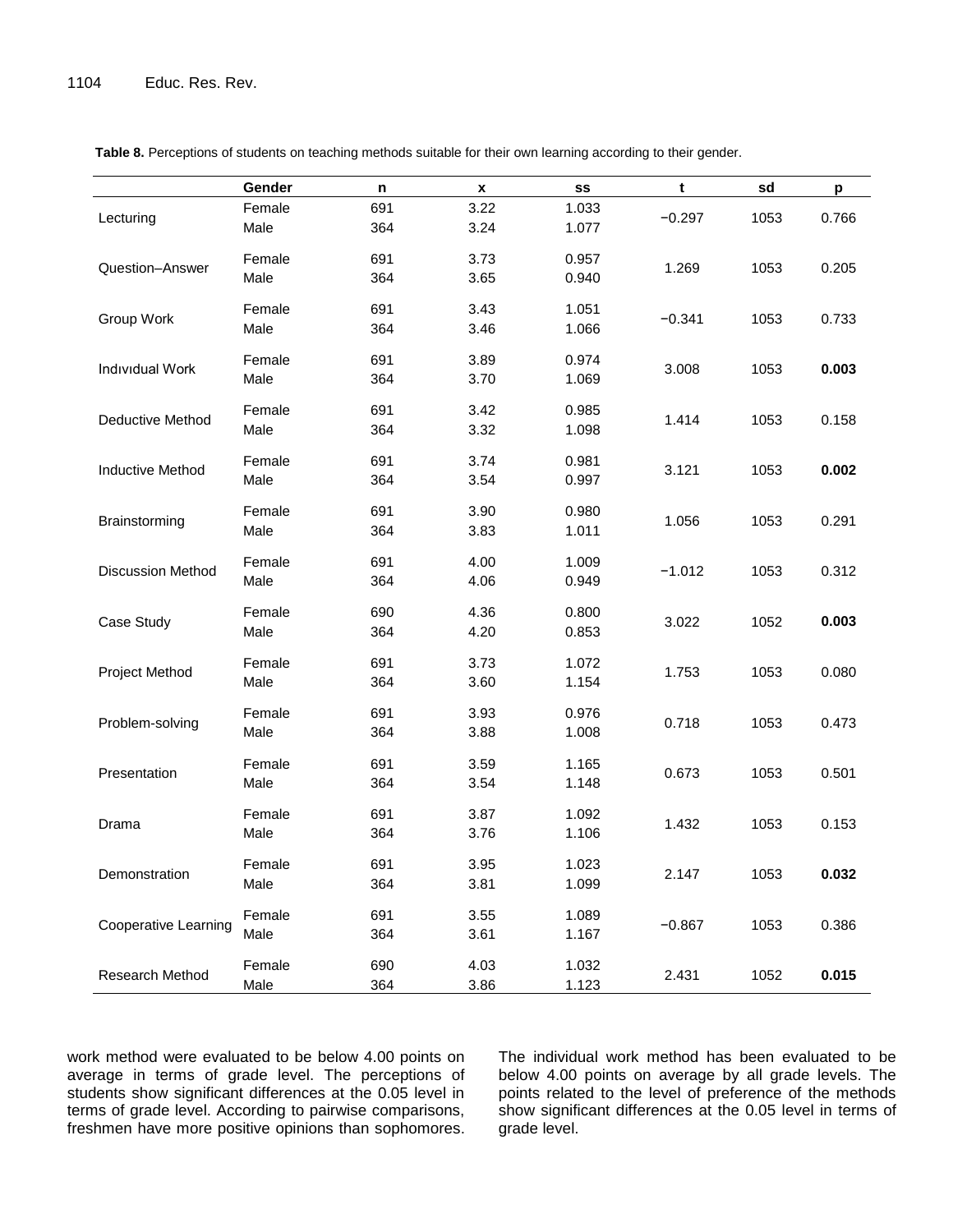|                                    | Gender | N   | X    | Ss    | T.       | Sd   | P     |  |
|------------------------------------|--------|-----|------|-------|----------|------|-------|--|
|                                    | Female | 691 | 3.58 | 1.061 |          |      |       |  |
| <b>Books and Written Materials</b> | Male   | 364 | 3.45 | 1.135 | 1.942    | 1053 | 0.052 |  |
| <b>Illustrations</b>               | Female | 691 | 4.06 | 0.888 |          | 1053 |       |  |
|                                    | Male   | 364 | 3.89 | 0.931 | 2.895    |      | 0.004 |  |
| Schema and Graphics                | Female | 691 | 4.02 | 0.921 |          | 1053 | 0.496 |  |
|                                    | Male   | 364 | 3.98 | 0.841 | 0.682    |      |       |  |
|                                    | Female | 691 | 4.1  | 0.860 |          | 1053 |       |  |
| <b>Models</b>                      | Male   | 364 | 3.94 | 0.916 | 2.762    |      | 0.006 |  |
|                                    | Female | 691 | 4.35 | 0.791 |          |      |       |  |
| <b>Film Demonstrations</b>         | Male   | 364 | 4.24 | 0.852 | 2.193    | 1053 | 0.029 |  |
|                                    | Female | 691 | 3.82 | 1.000 |          |      |       |  |
| Computer Software-CD-VCD           | Male   | 364 | 3.85 | 0.993 | $-0.481$ | 1053 | 0.630 |  |
|                                    | Female | 691 | 3.65 | 1.091 |          |      | 0.803 |  |
| <b>PowerPoint Demonstrations</b>   | Male   | 364 | 3.63 | 1.107 | 0.25     | 1053 |       |  |
| Over-head Projector                | Female | 691 | 3.31 | 1.162 | $-1.413$ | 1053 | 0.158 |  |

**Table 9.** Perceptions of students on teaching materials suitable for their own learning according to their gender.

**Table 10.** Perceptions of students on teaching methods suitable for their own learning according to grade level.

| <b>Teaching methods</b> | <b>Grade level</b> | n    | $\mathbf x$ | SS    | F     | p     | <b>Source of variants</b> |
|-------------------------|--------------------|------|-------------|-------|-------|-------|---------------------------|
| Lecturing               | Freshman           | 343  | 3.26        | 1.108 | 2.524 |       |                           |
|                         | Sophomore          | 362  | 3.30        | 1.037 |       |       |                           |
|                         | Junior             | 350  | 3.13        | 0.993 |       | 0.081 |                           |
|                         | Total              | 1055 | 3.23        | 1.048 |       |       |                           |
| Question-Answer         | Freshman           | 343  | 3.76        | 0.953 |       |       |                           |
|                         | Sophomore          | 362  | 3.67        | 0.933 | 0.964 |       |                           |
|                         | Junior             | 350  | 3.67        | 0.968 |       | 0.382 |                           |
|                         | Total              | 1055 | 3.70        | 0.951 |       |       |                           |
| Group Work              | Freshman           | 343  | 3.55        | 0.990 |       |       |                           |
|                         | Sophomore          | 362  | 3.35        | 1.166 | 3.235 |       | Between freshmen and      |
|                         | Junior             | 350  | 3.43        | 0.989 |       | 0.040 | Sophomore levels          |
|                         | Total              | 1055 | 3.44        | 1.055 |       |       |                           |
| Individual Work         | Freshman           | 343  | 3.71        | 1.041 | 4.171 |       |                           |
|                         | Sophomore          | 362  | 3.93        | 0.975 |       |       | Between freshmen and      |
|                         | Junior             | 350  | 3.82        | 1.011 |       | 0.016 | sophomore levels          |
|                         | Total              | 1055 | 3.82        | 1.012 |       |       |                           |
| Deductive Method        | Freshman           | 343  | 3.35        | 1.037 |       |       |                           |
|                         | Sophomore          | 362  | 3.41        | 1.020 | 0.282 |       |                           |
|                         | Junior             | 350  | 3.39        | 1.023 |       | 0.754 |                           |
|                         | Total              | 1055 | 3.38        | 1.026 |       |       |                           |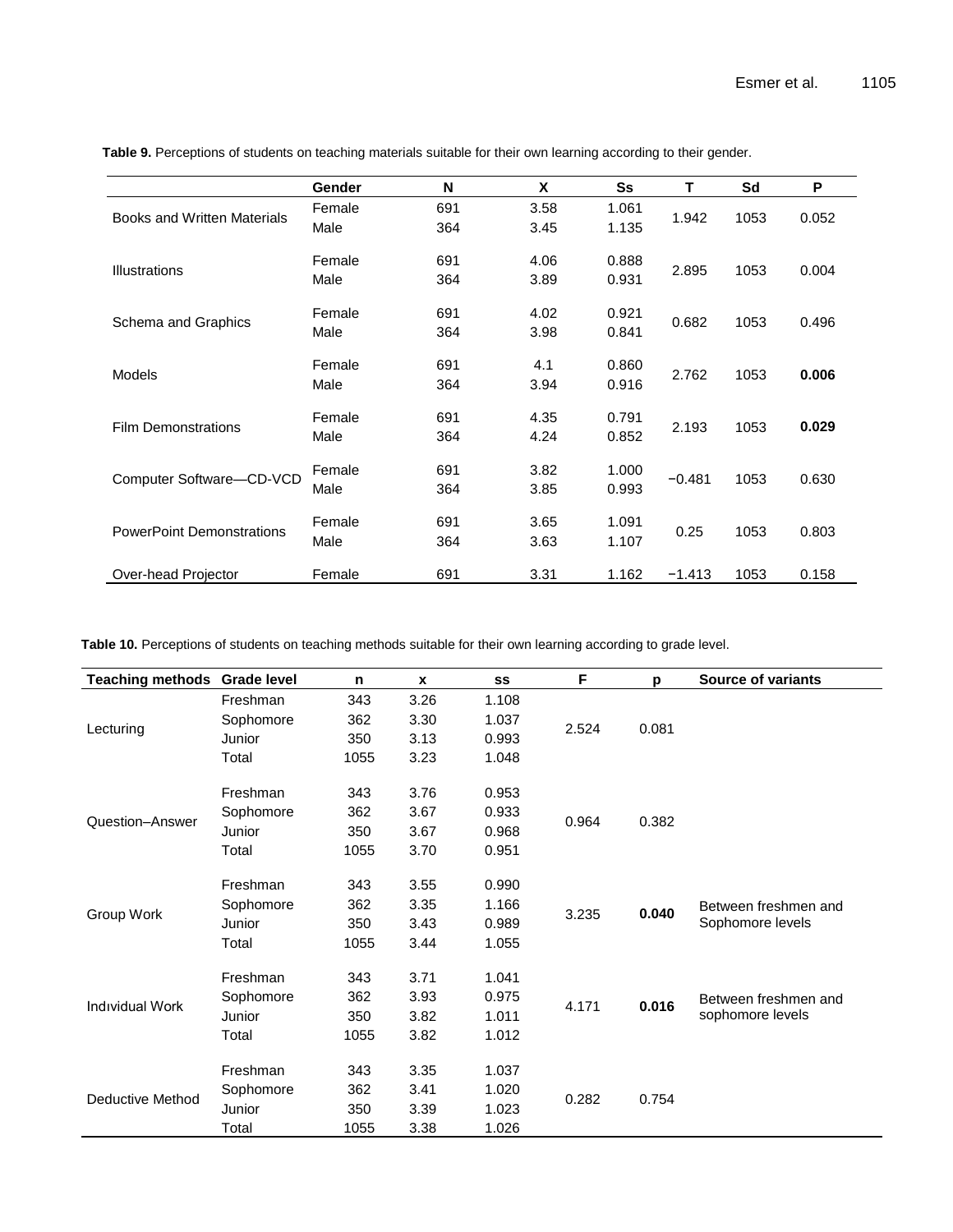# **Table 10.** Cont'd.

| 3.59<br>1.044<br>Freshman<br>343<br>3.68<br>Sophomore<br>362<br>0.997<br><b>Inductive Method</b><br>1.499<br>0.224<br>3.72<br>Junior<br>350<br>0.927<br>Total<br>1055<br>3.67<br>0.991<br>Freshman<br>3.77<br>1.033<br>343<br>362<br>3.87<br>0.986<br>Sophomore<br>Between freshmen and<br>0.014<br><b>Brain Storming</b><br>4.269<br>sophomore levels<br>Junior<br>350<br>3.99<br>0.942<br>Total<br>1055<br>3.88<br>0.990<br>Freshmen<br>343<br>4.01<br>1.032<br>Sophomore<br>362<br>3.94<br>0.992<br><b>Discussion Method</b><br>2.714<br>0.067<br>350<br>Junior<br>4.11<br>0.936<br>Total<br>1055<br>4.02<br>0.989<br>Freshmen<br>0.838<br>342<br>4.30<br>362<br>4.28<br>0.848<br>Sophomore<br>Case Study<br>0.345<br>0.708<br>350<br>Junior<br>4.33<br>0.779<br>Total<br>1054<br>4.31<br>0.822<br>Freshmen<br>343<br>3.62<br>1.096<br>362<br>3.66<br>1.123<br>Sophomore<br>Project Method<br>2.131<br>0.119<br>350<br>3.78<br>Junior<br>1.081<br>Total<br>1055<br>3.69<br>1.102<br>Freshmen<br>343<br>3.91<br>1.003<br>Sophomore<br>362<br>3.90<br>1.000<br>Problem-solving<br>0.148<br>0.862<br>350<br>Junior<br>3.94<br>0.958<br>Total<br>1055<br>3.91<br>0.987<br>Freshmen<br>343<br>3.59<br>1.123<br>3.50<br>Sophomore<br>362<br>1.210<br>Presentation<br>1.184<br>0.307<br>350<br>Junior<br>3.63<br>1.140<br>Total<br>3.57<br>1.159<br>1055<br>Freshmen<br>343<br>3.80<br>1.154<br>362<br>3.75<br>1.088<br>Sophomore<br>2.93<br>0.054<br>Drama<br>350<br>3.94<br>1.042<br>Junior<br>Total<br>1055<br>3.83<br>1.097<br>Freshmen<br>343<br>3.94<br>1.065<br>362<br>3.84<br>1.076<br>Sophomore<br>Demonstration<br>0.924<br>0.397<br>350<br>Junior<br>3.93<br>1.013<br>Total<br>3.90<br>1055<br>1.052<br>Freshmen<br>1.161<br>343<br>3.66<br>3.56<br>1.131<br>Sophomore<br>362<br><b>Cooperative Learning</b><br>1.752<br>0.174<br>Junior<br>350<br>3.50<br>1.054<br>Total<br>1055<br>3.57<br>1.117<br>1.104<br>Freshmen<br>343<br>3.94<br>362<br>3.94<br>1.041<br>Sophomore<br>Research Method<br>0.879<br>0.415<br>349<br>Junior<br>4.03<br>1.057<br>Total<br>1054<br>3.97<br>1.067 |  |  |  |  |  |  |
|---------------------------------------------------------------------------------------------------------------------------------------------------------------------------------------------------------------------------------------------------------------------------------------------------------------------------------------------------------------------------------------------------------------------------------------------------------------------------------------------------------------------------------------------------------------------------------------------------------------------------------------------------------------------------------------------------------------------------------------------------------------------------------------------------------------------------------------------------------------------------------------------------------------------------------------------------------------------------------------------------------------------------------------------------------------------------------------------------------------------------------------------------------------------------------------------------------------------------------------------------------------------------------------------------------------------------------------------------------------------------------------------------------------------------------------------------------------------------------------------------------------------------------------------------------------------------------------------------------------------------------------------------------------------------------------------------------------------------------------------------------------------------------------------------------------------------------------------------------------------------------------------------------------------------------------------------------------------------------------------------------------------------------------------------------------------------------------------|--|--|--|--|--|--|
|                                                                                                                                                                                                                                                                                                                                                                                                                                                                                                                                                                                                                                                                                                                                                                                                                                                                                                                                                                                                                                                                                                                                                                                                                                                                                                                                                                                                                                                                                                                                                                                                                                                                                                                                                                                                                                                                                                                                                                                                                                                                                             |  |  |  |  |  |  |
|                                                                                                                                                                                                                                                                                                                                                                                                                                                                                                                                                                                                                                                                                                                                                                                                                                                                                                                                                                                                                                                                                                                                                                                                                                                                                                                                                                                                                                                                                                                                                                                                                                                                                                                                                                                                                                                                                                                                                                                                                                                                                             |  |  |  |  |  |  |
|                                                                                                                                                                                                                                                                                                                                                                                                                                                                                                                                                                                                                                                                                                                                                                                                                                                                                                                                                                                                                                                                                                                                                                                                                                                                                                                                                                                                                                                                                                                                                                                                                                                                                                                                                                                                                                                                                                                                                                                                                                                                                             |  |  |  |  |  |  |
|                                                                                                                                                                                                                                                                                                                                                                                                                                                                                                                                                                                                                                                                                                                                                                                                                                                                                                                                                                                                                                                                                                                                                                                                                                                                                                                                                                                                                                                                                                                                                                                                                                                                                                                                                                                                                                                                                                                                                                                                                                                                                             |  |  |  |  |  |  |
|                                                                                                                                                                                                                                                                                                                                                                                                                                                                                                                                                                                                                                                                                                                                                                                                                                                                                                                                                                                                                                                                                                                                                                                                                                                                                                                                                                                                                                                                                                                                                                                                                                                                                                                                                                                                                                                                                                                                                                                                                                                                                             |  |  |  |  |  |  |
|                                                                                                                                                                                                                                                                                                                                                                                                                                                                                                                                                                                                                                                                                                                                                                                                                                                                                                                                                                                                                                                                                                                                                                                                                                                                                                                                                                                                                                                                                                                                                                                                                                                                                                                                                                                                                                                                                                                                                                                                                                                                                             |  |  |  |  |  |  |
|                                                                                                                                                                                                                                                                                                                                                                                                                                                                                                                                                                                                                                                                                                                                                                                                                                                                                                                                                                                                                                                                                                                                                                                                                                                                                                                                                                                                                                                                                                                                                                                                                                                                                                                                                                                                                                                                                                                                                                                                                                                                                             |  |  |  |  |  |  |
|                                                                                                                                                                                                                                                                                                                                                                                                                                                                                                                                                                                                                                                                                                                                                                                                                                                                                                                                                                                                                                                                                                                                                                                                                                                                                                                                                                                                                                                                                                                                                                                                                                                                                                                                                                                                                                                                                                                                                                                                                                                                                             |  |  |  |  |  |  |
|                                                                                                                                                                                                                                                                                                                                                                                                                                                                                                                                                                                                                                                                                                                                                                                                                                                                                                                                                                                                                                                                                                                                                                                                                                                                                                                                                                                                                                                                                                                                                                                                                                                                                                                                                                                                                                                                                                                                                                                                                                                                                             |  |  |  |  |  |  |
|                                                                                                                                                                                                                                                                                                                                                                                                                                                                                                                                                                                                                                                                                                                                                                                                                                                                                                                                                                                                                                                                                                                                                                                                                                                                                                                                                                                                                                                                                                                                                                                                                                                                                                                                                                                                                                                                                                                                                                                                                                                                                             |  |  |  |  |  |  |
|                                                                                                                                                                                                                                                                                                                                                                                                                                                                                                                                                                                                                                                                                                                                                                                                                                                                                                                                                                                                                                                                                                                                                                                                                                                                                                                                                                                                                                                                                                                                                                                                                                                                                                                                                                                                                                                                                                                                                                                                                                                                                             |  |  |  |  |  |  |
|                                                                                                                                                                                                                                                                                                                                                                                                                                                                                                                                                                                                                                                                                                                                                                                                                                                                                                                                                                                                                                                                                                                                                                                                                                                                                                                                                                                                                                                                                                                                                                                                                                                                                                                                                                                                                                                                                                                                                                                                                                                                                             |  |  |  |  |  |  |
|                                                                                                                                                                                                                                                                                                                                                                                                                                                                                                                                                                                                                                                                                                                                                                                                                                                                                                                                                                                                                                                                                                                                                                                                                                                                                                                                                                                                                                                                                                                                                                                                                                                                                                                                                                                                                                                                                                                                                                                                                                                                                             |  |  |  |  |  |  |
|                                                                                                                                                                                                                                                                                                                                                                                                                                                                                                                                                                                                                                                                                                                                                                                                                                                                                                                                                                                                                                                                                                                                                                                                                                                                                                                                                                                                                                                                                                                                                                                                                                                                                                                                                                                                                                                                                                                                                                                                                                                                                             |  |  |  |  |  |  |
|                                                                                                                                                                                                                                                                                                                                                                                                                                                                                                                                                                                                                                                                                                                                                                                                                                                                                                                                                                                                                                                                                                                                                                                                                                                                                                                                                                                                                                                                                                                                                                                                                                                                                                                                                                                                                                                                                                                                                                                                                                                                                             |  |  |  |  |  |  |
|                                                                                                                                                                                                                                                                                                                                                                                                                                                                                                                                                                                                                                                                                                                                                                                                                                                                                                                                                                                                                                                                                                                                                                                                                                                                                                                                                                                                                                                                                                                                                                                                                                                                                                                                                                                                                                                                                                                                                                                                                                                                                             |  |  |  |  |  |  |
|                                                                                                                                                                                                                                                                                                                                                                                                                                                                                                                                                                                                                                                                                                                                                                                                                                                                                                                                                                                                                                                                                                                                                                                                                                                                                                                                                                                                                                                                                                                                                                                                                                                                                                                                                                                                                                                                                                                                                                                                                                                                                             |  |  |  |  |  |  |
|                                                                                                                                                                                                                                                                                                                                                                                                                                                                                                                                                                                                                                                                                                                                                                                                                                                                                                                                                                                                                                                                                                                                                                                                                                                                                                                                                                                                                                                                                                                                                                                                                                                                                                                                                                                                                                                                                                                                                                                                                                                                                             |  |  |  |  |  |  |
|                                                                                                                                                                                                                                                                                                                                                                                                                                                                                                                                                                                                                                                                                                                                                                                                                                                                                                                                                                                                                                                                                                                                                                                                                                                                                                                                                                                                                                                                                                                                                                                                                                                                                                                                                                                                                                                                                                                                                                                                                                                                                             |  |  |  |  |  |  |
|                                                                                                                                                                                                                                                                                                                                                                                                                                                                                                                                                                                                                                                                                                                                                                                                                                                                                                                                                                                                                                                                                                                                                                                                                                                                                                                                                                                                                                                                                                                                                                                                                                                                                                                                                                                                                                                                                                                                                                                                                                                                                             |  |  |  |  |  |  |
|                                                                                                                                                                                                                                                                                                                                                                                                                                                                                                                                                                                                                                                                                                                                                                                                                                                                                                                                                                                                                                                                                                                                                                                                                                                                                                                                                                                                                                                                                                                                                                                                                                                                                                                                                                                                                                                                                                                                                                                                                                                                                             |  |  |  |  |  |  |
|                                                                                                                                                                                                                                                                                                                                                                                                                                                                                                                                                                                                                                                                                                                                                                                                                                                                                                                                                                                                                                                                                                                                                                                                                                                                                                                                                                                                                                                                                                                                                                                                                                                                                                                                                                                                                                                                                                                                                                                                                                                                                             |  |  |  |  |  |  |
|                                                                                                                                                                                                                                                                                                                                                                                                                                                                                                                                                                                                                                                                                                                                                                                                                                                                                                                                                                                                                                                                                                                                                                                                                                                                                                                                                                                                                                                                                                                                                                                                                                                                                                                                                                                                                                                                                                                                                                                                                                                                                             |  |  |  |  |  |  |
|                                                                                                                                                                                                                                                                                                                                                                                                                                                                                                                                                                                                                                                                                                                                                                                                                                                                                                                                                                                                                                                                                                                                                                                                                                                                                                                                                                                                                                                                                                                                                                                                                                                                                                                                                                                                                                                                                                                                                                                                                                                                                             |  |  |  |  |  |  |
|                                                                                                                                                                                                                                                                                                                                                                                                                                                                                                                                                                                                                                                                                                                                                                                                                                                                                                                                                                                                                                                                                                                                                                                                                                                                                                                                                                                                                                                                                                                                                                                                                                                                                                                                                                                                                                                                                                                                                                                                                                                                                             |  |  |  |  |  |  |
|                                                                                                                                                                                                                                                                                                                                                                                                                                                                                                                                                                                                                                                                                                                                                                                                                                                                                                                                                                                                                                                                                                                                                                                                                                                                                                                                                                                                                                                                                                                                                                                                                                                                                                                                                                                                                                                                                                                                                                                                                                                                                             |  |  |  |  |  |  |
|                                                                                                                                                                                                                                                                                                                                                                                                                                                                                                                                                                                                                                                                                                                                                                                                                                                                                                                                                                                                                                                                                                                                                                                                                                                                                                                                                                                                                                                                                                                                                                                                                                                                                                                                                                                                                                                                                                                                                                                                                                                                                             |  |  |  |  |  |  |
|                                                                                                                                                                                                                                                                                                                                                                                                                                                                                                                                                                                                                                                                                                                                                                                                                                                                                                                                                                                                                                                                                                                                                                                                                                                                                                                                                                                                                                                                                                                                                                                                                                                                                                                                                                                                                                                                                                                                                                                                                                                                                             |  |  |  |  |  |  |
|                                                                                                                                                                                                                                                                                                                                                                                                                                                                                                                                                                                                                                                                                                                                                                                                                                                                                                                                                                                                                                                                                                                                                                                                                                                                                                                                                                                                                                                                                                                                                                                                                                                                                                                                                                                                                                                                                                                                                                                                                                                                                             |  |  |  |  |  |  |
|                                                                                                                                                                                                                                                                                                                                                                                                                                                                                                                                                                                                                                                                                                                                                                                                                                                                                                                                                                                                                                                                                                                                                                                                                                                                                                                                                                                                                                                                                                                                                                                                                                                                                                                                                                                                                                                                                                                                                                                                                                                                                             |  |  |  |  |  |  |
|                                                                                                                                                                                                                                                                                                                                                                                                                                                                                                                                                                                                                                                                                                                                                                                                                                                                                                                                                                                                                                                                                                                                                                                                                                                                                                                                                                                                                                                                                                                                                                                                                                                                                                                                                                                                                                                                                                                                                                                                                                                                                             |  |  |  |  |  |  |
|                                                                                                                                                                                                                                                                                                                                                                                                                                                                                                                                                                                                                                                                                                                                                                                                                                                                                                                                                                                                                                                                                                                                                                                                                                                                                                                                                                                                                                                                                                                                                                                                                                                                                                                                                                                                                                                                                                                                                                                                                                                                                             |  |  |  |  |  |  |
|                                                                                                                                                                                                                                                                                                                                                                                                                                                                                                                                                                                                                                                                                                                                                                                                                                                                                                                                                                                                                                                                                                                                                                                                                                                                                                                                                                                                                                                                                                                                                                                                                                                                                                                                                                                                                                                                                                                                                                                                                                                                                             |  |  |  |  |  |  |
|                                                                                                                                                                                                                                                                                                                                                                                                                                                                                                                                                                                                                                                                                                                                                                                                                                                                                                                                                                                                                                                                                                                                                                                                                                                                                                                                                                                                                                                                                                                                                                                                                                                                                                                                                                                                                                                                                                                                                                                                                                                                                             |  |  |  |  |  |  |
|                                                                                                                                                                                                                                                                                                                                                                                                                                                                                                                                                                                                                                                                                                                                                                                                                                                                                                                                                                                                                                                                                                                                                                                                                                                                                                                                                                                                                                                                                                                                                                                                                                                                                                                                                                                                                                                                                                                                                                                                                                                                                             |  |  |  |  |  |  |
|                                                                                                                                                                                                                                                                                                                                                                                                                                                                                                                                                                                                                                                                                                                                                                                                                                                                                                                                                                                                                                                                                                                                                                                                                                                                                                                                                                                                                                                                                                                                                                                                                                                                                                                                                                                                                                                                                                                                                                                                                                                                                             |  |  |  |  |  |  |
|                                                                                                                                                                                                                                                                                                                                                                                                                                                                                                                                                                                                                                                                                                                                                                                                                                                                                                                                                                                                                                                                                                                                                                                                                                                                                                                                                                                                                                                                                                                                                                                                                                                                                                                                                                                                                                                                                                                                                                                                                                                                                             |  |  |  |  |  |  |
|                                                                                                                                                                                                                                                                                                                                                                                                                                                                                                                                                                                                                                                                                                                                                                                                                                                                                                                                                                                                                                                                                                                                                                                                                                                                                                                                                                                                                                                                                                                                                                                                                                                                                                                                                                                                                                                                                                                                                                                                                                                                                             |  |  |  |  |  |  |
|                                                                                                                                                                                                                                                                                                                                                                                                                                                                                                                                                                                                                                                                                                                                                                                                                                                                                                                                                                                                                                                                                                                                                                                                                                                                                                                                                                                                                                                                                                                                                                                                                                                                                                                                                                                                                                                                                                                                                                                                                                                                                             |  |  |  |  |  |  |
|                                                                                                                                                                                                                                                                                                                                                                                                                                                                                                                                                                                                                                                                                                                                                                                                                                                                                                                                                                                                                                                                                                                                                                                                                                                                                                                                                                                                                                                                                                                                                                                                                                                                                                                                                                                                                                                                                                                                                                                                                                                                                             |  |  |  |  |  |  |
|                                                                                                                                                                                                                                                                                                                                                                                                                                                                                                                                                                                                                                                                                                                                                                                                                                                                                                                                                                                                                                                                                                                                                                                                                                                                                                                                                                                                                                                                                                                                                                                                                                                                                                                                                                                                                                                                                                                                                                                                                                                                                             |  |  |  |  |  |  |
|                                                                                                                                                                                                                                                                                                                                                                                                                                                                                                                                                                                                                                                                                                                                                                                                                                                                                                                                                                                                                                                                                                                                                                                                                                                                                                                                                                                                                                                                                                                                                                                                                                                                                                                                                                                                                                                                                                                                                                                                                                                                                             |  |  |  |  |  |  |
|                                                                                                                                                                                                                                                                                                                                                                                                                                                                                                                                                                                                                                                                                                                                                                                                                                                                                                                                                                                                                                                                                                                                                                                                                                                                                                                                                                                                                                                                                                                                                                                                                                                                                                                                                                                                                                                                                                                                                                                                                                                                                             |  |  |  |  |  |  |
|                                                                                                                                                                                                                                                                                                                                                                                                                                                                                                                                                                                                                                                                                                                                                                                                                                                                                                                                                                                                                                                                                                                                                                                                                                                                                                                                                                                                                                                                                                                                                                                                                                                                                                                                                                                                                                                                                                                                                                                                                                                                                             |  |  |  |  |  |  |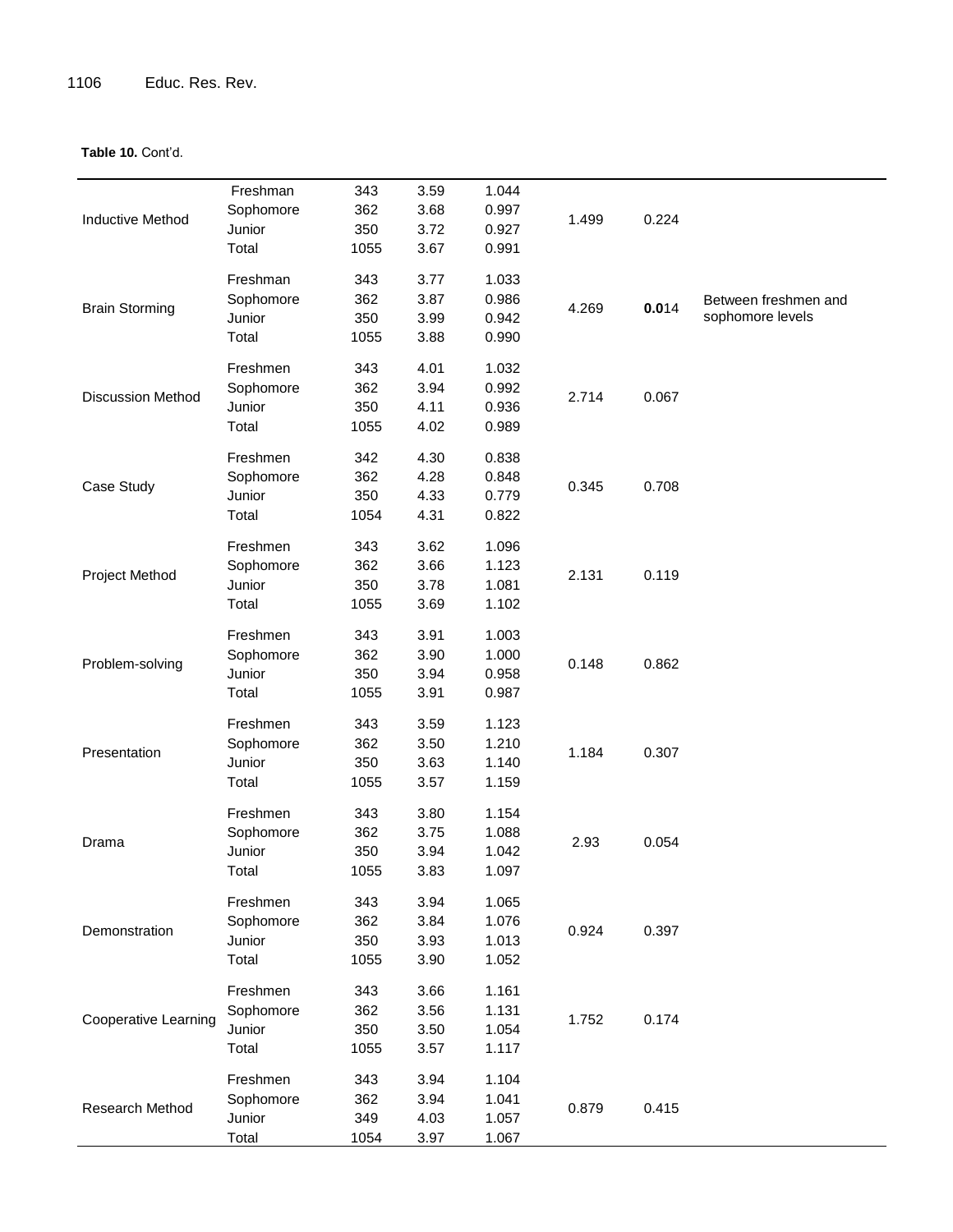|                             | <b>Grade level</b> | n    | $\pmb{\mathsf{x}}$ | SS    | F              | p     | <b>Source of variants</b>       |
|-----------------------------|--------------------|------|--------------------|-------|----------------|-------|---------------------------------|
|                             | Freshmen           | 343  | 3.55               | 1.127 |                |       |                                 |
| Books and written materials | Sophomore          | 362  | 3.60               | 1.074 | 1.923          | 0.147 |                                 |
|                             | Junior             | 350  | 3.45               | 1.060 |                |       |                                 |
|                             | Total              | 1055 | 3.53               | 1.088 |                |       |                                 |
|                             | Freshmen           | 343  | 3.98               | 0.955 |                |       |                                 |
|                             | Sophomore          | 362  | 3.98               | 0.920 | 0.907          | 0.404 |                                 |
| Illustrations               | Junior             | 350  | 4.06               | 0.841 |                |       |                                 |
|                             | Total              | 1055 | 4.00               | 0.906 |                |       |                                 |
|                             | Freshmen           | 343  | 3.95               | 0.949 |                |       |                                 |
|                             | Sophomore          | 362  | 4.01               | 0.915 |                |       |                                 |
| Schema and graphics         | Junior             | 350  | 4.06               | 0.813 | 1.37           | 0.255 |                                 |
|                             | Total              | 1055 | 4.01               | 0.894 |                |       |                                 |
|                             | Freshmen           | 343  | 3.88               | 0.948 |                |       |                                 |
|                             | Sophomore          | 362  | 4.07               | 0.862 |                |       | Between Freshmen<br>and juniors |
| Models                      | Junior             | 350  | 4.17               | 0.814 | 9.495          | 0.000 |                                 |
|                             | Total              | 1055 | 4.04               | 0.883 |                |       |                                 |
|                             | Freshmen           | 343  | 4.27               | 0.819 |                |       |                                 |
|                             | Sophomore          | 362  | 4.33               | 0.806 | 0.731          | 0.482 |                                 |
| Film demonstrations         | Junior             | 350  | 4.33               | 0.818 |                |       |                                 |
|                             | Total              | 1055 | 4.31               | 0.814 |                |       |                                 |
|                             | Freshmen           | 343  | 3.82               | 0.983 | 0.176<br>0.839 |       |                                 |
|                             | Sophomore          | 362  | 3.82               | 1.021 |                |       |                                 |
| Computer software-CD-VCD    | Junior             | 350  | 3.86               | 0.988 |                |       |                                 |
|                             | Total              | 1055 | 3.83               | 0.997 |                |       |                                 |
|                             | Freshmen           | 343  | 3.71               | 1.085 |                |       |                                 |
|                             | Sophomore          | 362  | 3.58               | 1.102 | 1.165          |       |                                 |
| PowerPoint                  | Junior             | 350  | 3.63               | 1.101 |                | 0.312 |                                 |
|                             | Total              | 1055 | 3.64               | 1.096 |                |       |                                 |
|                             | Freshmen           | 343  | 3.39               | 1.167 |                |       |                                 |
|                             | Sophomore          | 362  | 3.26               | 1.190 |                |       |                                 |
| Over-head projector         | Junior             | 350  | 3.40               | 1.130 | 1.587<br>0.205 |       |                                 |
|                             | Total              | 1055 | 3.35               | 1.164 |                |       |                                 |

**Table 11.** Perceptions of students on teaching materials suitable for their own learning according to grade level.

According to pairwise comparisons, sophomores have more positive opinions than freshmen. Students' perceptions of brainstorming method are below 4.00 points. The level of preference of the method shows significant differences at the .05 level in terms of grade level. According to pairwise comparisons, juniors have more positive opinions than freshmen. Students' perceptions of lecturing, question-answer, deductive, inductive, discussion, case study, project, problemsolving, presentation, drama, demonstration, cooperative learning and research methods show no significant

difference in terms of grade.

According to Table 11, the findings concerning differences in students' preferences of teaching materials in terms of grade level are summarized below. The perceptions of students of models of the teaching materials show significant differences at the0.01 level in terms of grade level. According to pairwise comparisons, juniors have more positive opinions than freshmen. Although freshmen evaluated it to be below 4.00 points on average, sophomores and juniors evaluated it to be over 4.00 points on the average. The perceptions of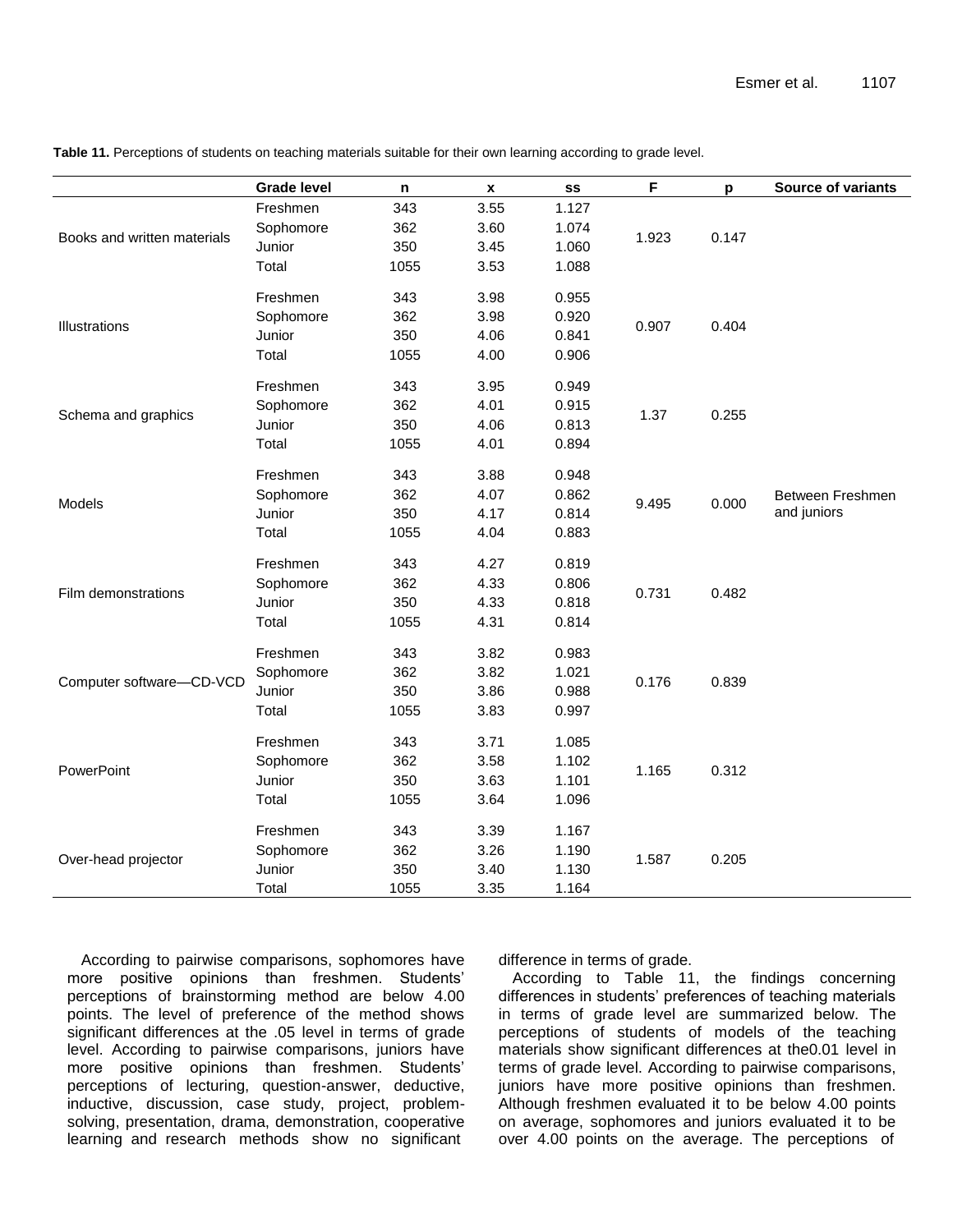students on books and written materials, illustrations, schema and graphics, film demonstrations, computer software, PowerPoint and over-head projectors show no significant differences in terms of grade level.

# **DISCUSSION**

That lecturing method was evaluated as the most ineffective method is an expected result. The common opinion that lecturing method is ineffective in terms of learning due to students' being passive during learning and teaching processes, the inability to provide them with the learning environment in which they are able to express their perceptions and insufficient feedback related to their learning level, is also shared by education faculty students. That case study and discussion methods are the most effective methods which may be interpreted as an indicator of students' desire to be actively involved in learning processes. Conversely, case studies are regarded as an effective method that allows pre-service teachers deal with some difficulties they may encounter within their profession during their inservice training (Şahin et al., 2010). In style research, memorization, considered to be a part of lecturing method, is more associated with conservative style as it has been expected that, as in traditional schools for a long time, a great deal of information is absorbed and repeated. In other words, a rote learning (memorization) approach will improve conservative style preference (Sternberg, 1997). Lecturing method supports a rote learning approach by its nature of evaluation (Esmer, 2013). However, this approach definitely, does not conform to constructivist teaching programs, carried out in Turkey since 2005. Constructivism, broadly speaking, is based on; (1) the nature of reality (knowledge belongs to the world), (2) the nature of knowledge (knowledge is shaped in human mind), (3) the nature of human (meanings are shared), (4) the nature of science (meanings are shaped thanks to humans' active participation) (Wilson, 1997; Erdem and Demirel, 2002).

As a reflection of constructivist learning approach, the main alteration in the view of learning- teaching seems to inevitably affect teacher education and teacher training programs in our country (Arslan, 2007). Therefore, it is assumed that the teachers who are trained to be guides in constructivist learning environments are expected to have grown up in a constructivist learning environment themselves. As a result, discussion and case study methods are assumed to be the most popular methods among education faculty students. However, the methods of lecturing, question-answer, group work, deductive and inductive methods, individual work, and project method have been regarded as the least preferred methods.

Although, the most effective material is film demonstrations, it is clear that over-head projector is the most ineffective method. To some extent, students find it more effective to see the topics that they will learn through a film scenario; this can be evaluated as a natural result. Films appeal to all senses due to the scenarios, visuality and musical backgrounds, and they also stimulate feelings. Therefore, this highlights the importance of film demonstrations to education (İşcan, 2011). Films are also considered to help teachers develop teaching skills and deal with the problems they encounter. On the contrary, computer software (CD-VCD) materials are, broadly speaking, effective but not as much as films. It is understood from the research results related to material preferences that the context of the material is as crucial as the material itself. As a result, it is stated that computer software producers should create unique works on the purpose of having the same impression as film producers.

In summary, it is stated that, to students, the most popular and engaging materials are film demonstrations, illustrations and models and, then, schema and graphics, computer software, and PowerPoint presentations. Among the least interesting materials are books and written materials and over-head projectors. Both visual and audio environments involve film machines, animations, television and videos. This sort of learning environment consists of more than one kind of data as they appeal to more than one sense, and therefore they are called multimedia (Akkoyunlu and Yılmaz, 2005). It was shown that pre-service teachers prefer multimedia learning environments. The fact that multimedia learning environments have become prevalent in classroom activities both increases interest among pre-service teachers toward these materials and also requires them to have the necessary knowledge and skills about this kind of educational technologies (Yılmaz, 2007).

In light of the findings, it is possible to state that there is a difference in teaching method preferences by department. According to arithmetic mean, if 4.00 points is taken as a criteria, primary-school teaching students mostly prefer discussion, case study and demonstration methods; Science teaching students mostly prefer individual work, case study, and problem-solving methods; Mathematics teaching students mostly prefer case study, and problem-solving methods; religion culture teaching students mostly prefer discussion, case study, and research methods; Music teaching students mostly prefer individual work, discussion, and case study, research methods; Social studies teaching students mostly prefer discussion and case study methods; English teaching students mostly prefer discussion and case study methods.

The education faculty students' preferences related to individual work, inductive method, case study, demonstration, and research methods show differences in terms of gender; conversely, question-answer, group work, deductive method, brainstorming, discussion,